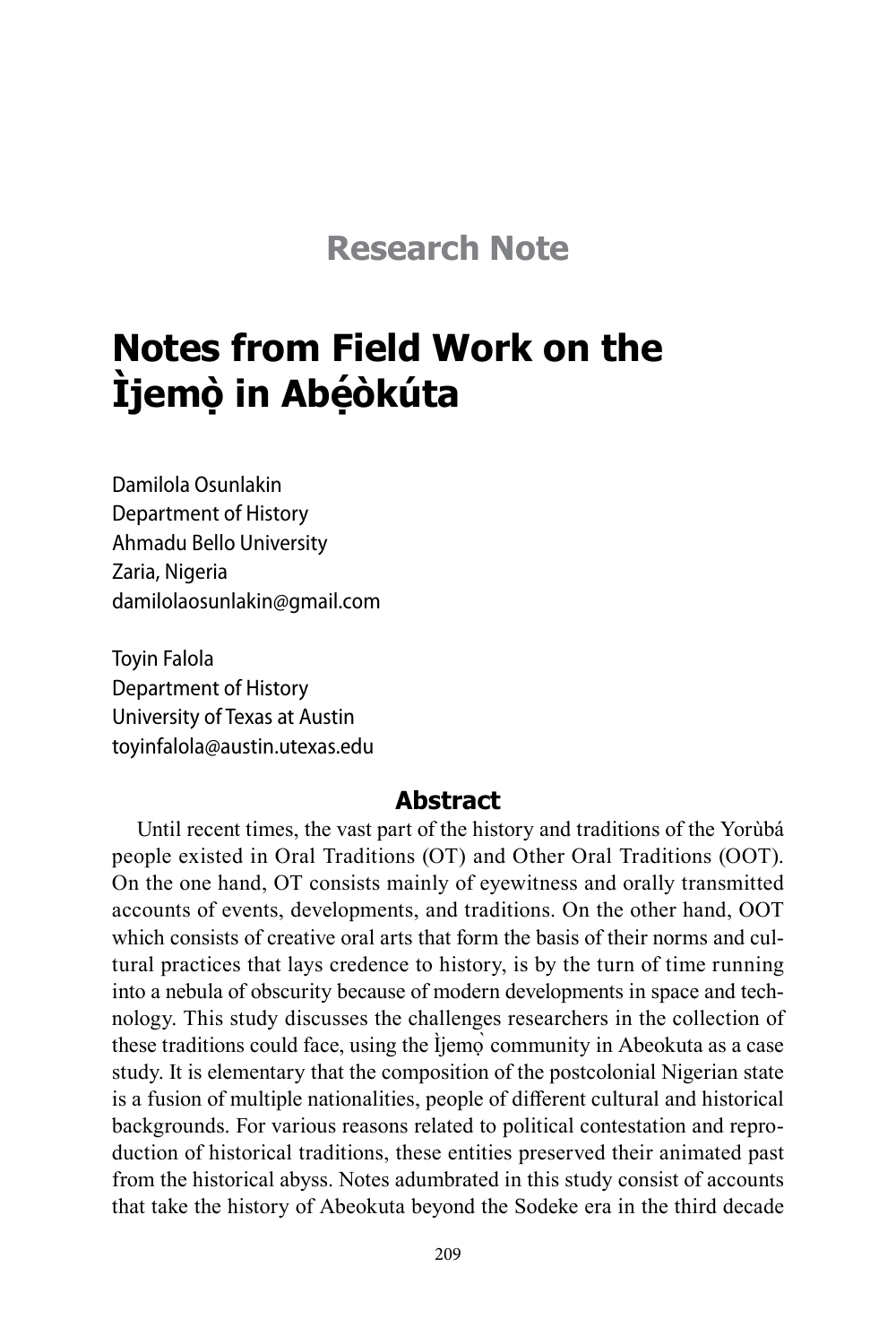of the nineteenth century. These notes came from various oral bases collected for three months in the city of Abeokuta. Further study related to the historical study of the city could pick on the limitations of the current research to reconstruct a comprehensive account of the people.

**Keywords:** Oral traditions, Abẹ́òkúta, Egba History, Ìjemọ̀, and Sodeke.

But it is our history, we can say whatever we want.<sup>1</sup>

In a way, this statement represents a common attitude of cultural groups across Africa when attempts are made to reconstruct their preliterate past. This attitude towards the traditions of this preliterate past is even heightened when such intellectual endeavor aims at some clarity that unfortunately makes the researcher appear to be an interrogator and the informant or subject, an accused Meanwhile, this misconceived interpretation of the scene by the informant might have been different had it not been for the political currency of this past in the present and its insurance value for the future.<sup>2</sup> It is this expediency that brings the world of the researcher working on the origins of cultural groups in Africa and that of the in-group member<sup>3</sup> relied upon for information in acute contradiction, at one point or the other, during the research. Researchers want the scientific truth; at least in the relative sense of it<sup>4</sup>, informants want the "mythical truth" that appeals to their

4 Scientific truth is referred to as rational information derived from data that could stand the test of empiricism and juxtaposition with other available data on the on subject matter and/or related to the subject matter. Among other things, owing to the transient value of this truth in the face of new evidence that could readily thwart the conclusions earlier made; and the limited extent of the objectivity of the historian in assessing and

<sup>1</sup> A sign of frustration in a casual discussion with Chief Salami Ajisafe, Surveyor (Apènà of Ìjemọ̀), 62, Òkè-Ìjemọ̀ when questions for the purpose of clarity over some inconsistencies and irrationalities in the traditions of origin of the Ìjemọ̀ were consistently raised by the research team.

<sup>2</sup> A. I. Asiwaju, "Political Motivation and Oral Historical Traditions in Africa: The Case of Yoruba Crowns, 1900-1960," *Africa: Journal of the International African Institute*, 46, No. 2 (1976): 113-27; Insa Nolte, "Chieftaincy and the State in Abacha's Nigeria: Kingship, Political Rivalry and Competing Histories in Abeokuta during the 1990s," *Africa: Journal of the International African Institute* 72, No. 3 (2002): 368-90; Olufemi Vaughan, "Chieftaincy Politics and Communal Identity in Western Nigeria, 1893-951," *The Journal of African History* 44, No. 2 (2003): 283-302.

<sup>3</sup> An in-group member is defined by Tajfel to mean one that belongs to a certain group identity acknowledged by others to be a platform for possible relationship with outgroup members— i.e. those outside of the group. Indeed, belonging to this group requires emotional investment as well as attachment which are the basic essentials that hold this identity together and ensure its reproduction. For more on this and how in-group identities are formed, see Tajfel Henri Tajfel, "Social Psychology of Intergroup Relations", *Annual Review Psychol*., Vol. 33 (1982): 1- 39.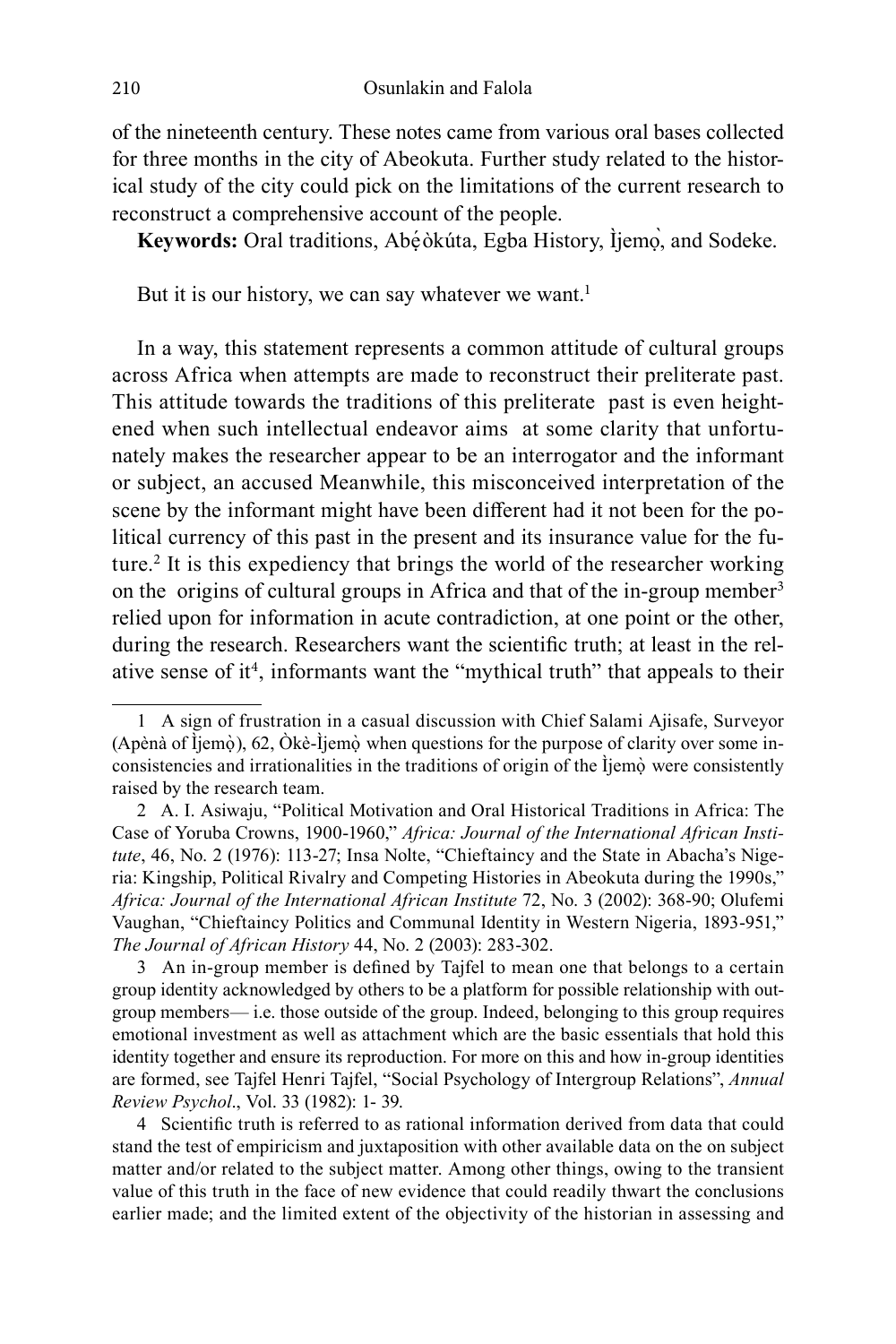emotions, sentiments, and sociopolitical leanings. On this course, both parties become skeptical about each other, sometimes to the level of mutual suspicion, none of which is healthy for a successful fieldwork as the researcher must have certainly hoped. Also, in a bid to safeguard the political currency and social value of history, it is not uncommon for researchers to be told conflicting and irreconcilable accounts. This could be referred to as the making and remaking of identities in and through oral traditions. Hence, Keinsteins concludes that "…our crises of memory are concomitant with crises of identity."<sup>5</sup> Bringing this phenomenon into common light, Blier wrote in her study of the *Batammaliba* that

In short, the Batammaliba genesis account reported to me by Lalie was not seen by him to be a fixed form but rather one open to later clarification. The changes he made did not seem to reflect an error in telling or a memory lapse but rather suggested his realization that the ideas presented in the earlier telling no longer fit the material evidence of the situation. As Lalie thought about the world and the cosmos, he apparently saw contradictions in the first version and altered his account (the theorem) to reflect this new knowledge. Whether viewed primarily as scientific exegesis, political charter, or origin myth, Batammaliba perspectives on genesis suggest how complex many of these stories can be.<sup>6</sup>

The production of collective memory, through which the construction and reconstruction of history of preliterate societies is primarily anchored is subject to various factors and considerations.<sup>7</sup> Foremost is the interest factor, which determines the value of events, including how they are remembered, emphasized, and forgotten. In the case of the liemo, their major drive for historical reconstruction resides within the infamous 1914 Ìjemọ̀ Massacre committed by the British colonial government. The event is widely believed by informants to have been the cause of the current marginal position of the

interpreting the data, Carr postulated that historical truth, which also passes for a scientific truth can only be relative. E.H Carr, *What is History*, edited by R.W. Davies (New York: Penguin Books, 1987).

<sup>5</sup> Wulf Kansteiner, "Finding Meaning in Memory: A Methodological Critique of Collective Memory Studies," *History and Theory* 41*,* No. 2 (2002): 184.

<sup>6</sup> Suzanne Preston Blier, "African Creation Myths as Political Strategy," *African Arts* 37, No. 1 (2004) 41.

<sup>7</sup> Wulf Kansteiner, "Finding Meaning in Memory," 179-197.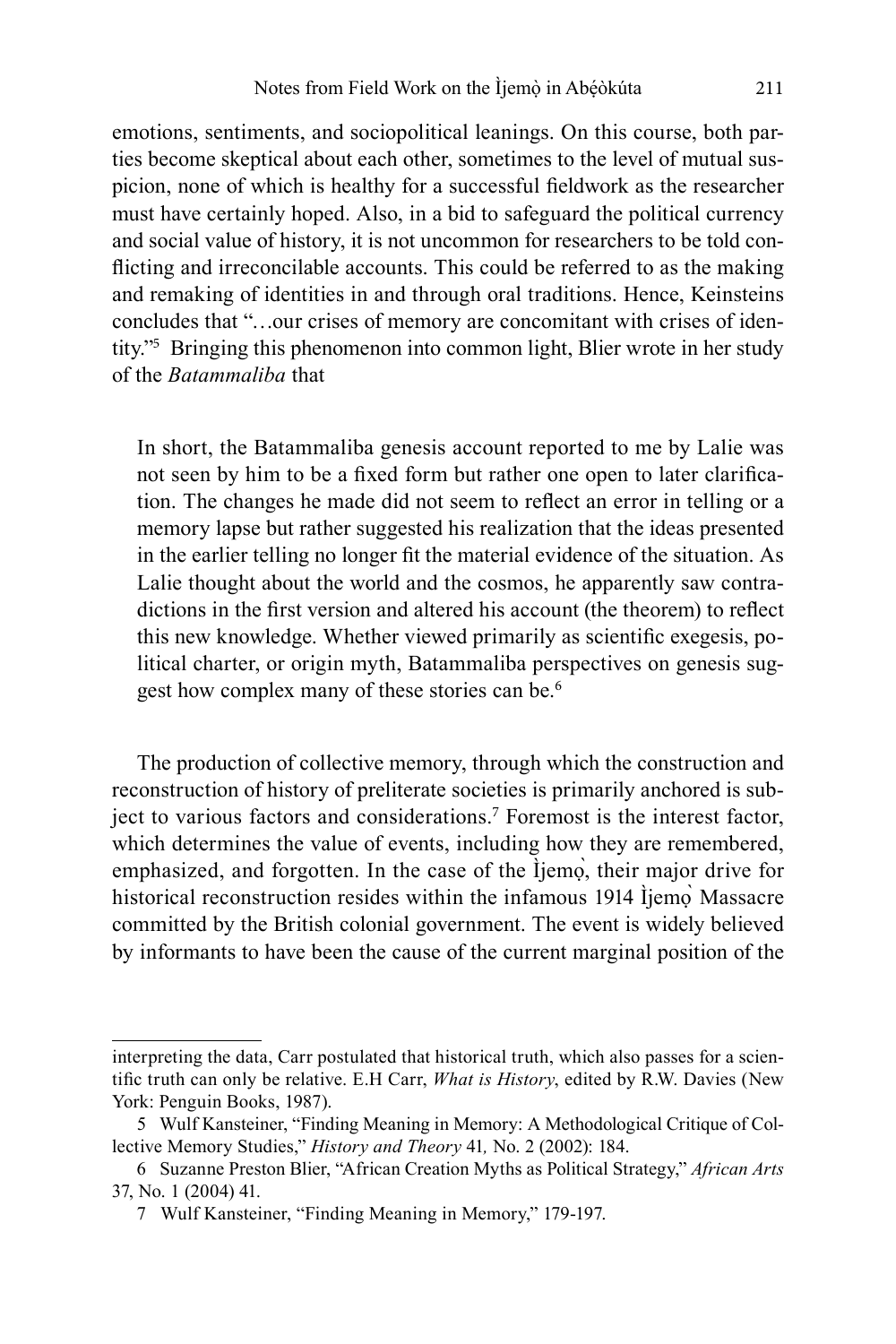community of Ẹ̀gbáland.<sup>8</sup> Although the Lagos Weekly Record publication about two years after the incident related it to the crisis in the British colonial estate in Ceylon in 1916, the parallel is hard to draw aside in the adequate attention given to the Ceylon crisis in the British Parliament and by the Colonial Office, and compensation drawn to victims of injustice perpetrated by the British colonial government in the colony.<sup>9</sup>

This informed their interest in the sociopolitical developments in Abeokuta before and after the 1830s— a period that marked the migration of the larger population of Abeokuta as it is known today, under the leadership of Sodeke. The task before the community becomes how to convince the historian interested in their traditions and origins that indeed the inglorious massacre of their people in 1914 eroded their historical development. The Ìjemọ̀ massacre could thus be seen to be central to efforts at reconstructing the traditions of the community, ostensibly owing to the magnitude of damage it caused the people and the political collateral of this damage.

Given their historical leverage as one of the few earliest settlers in Abeokuta— a position echoed by many in the city, including the Alake, Oba Adedotun Gbedebo —the people argue that they deserve a better position in the scheme of things in Egbáland. This interest shaped the oral traditions and knowledge. Most of the traditions collected during the course of the fieldwork centered more on the affirmation and authenticity of the account of their earliest habitation in Abeokuta before the coming of the Sodeke-led group and others around 1830 and the 1914 catastrophe. Attempts to get more detail accounts revolving around these traditions, particularly as related to the former, were not productive. This does not imply that the collected oral data do not give any insight into the matter of migration and settlement, but inadequacies surface in the details. If this were to be the case in the aspect of their history that interest them and germane to the political visibility they seek, one could only wonder what would be of other aspects of their history that do not speak to these needs.

Any attempt to bring the preliterate past into the present for better understanding of how it has affected the present as well as its role in defining the future is a daunting task for historians to contend with. These traditions are lost to oblivion and the task of reconstructing the precolonial past in Africa is becoming more and more difficult, particularly with the process and

<sup>8</sup> Interview with Justice Kolawole Omotosho, a Federal High Court Judge, age 53, Mafaro-Abeokuta, 31st of March, 2019.

<sup>9</sup> *The Lagos Weekly Record*, Vol. XXVI—27, November 4 & 11, 1916; *The Lagos Weekly Record* Vol XXVI—27, "Proposed Duty on Palm Kernels, Debate in the House of Commons, August 3, 1916, Extracts from Official Report, Vol.85—No.81," December 23-30.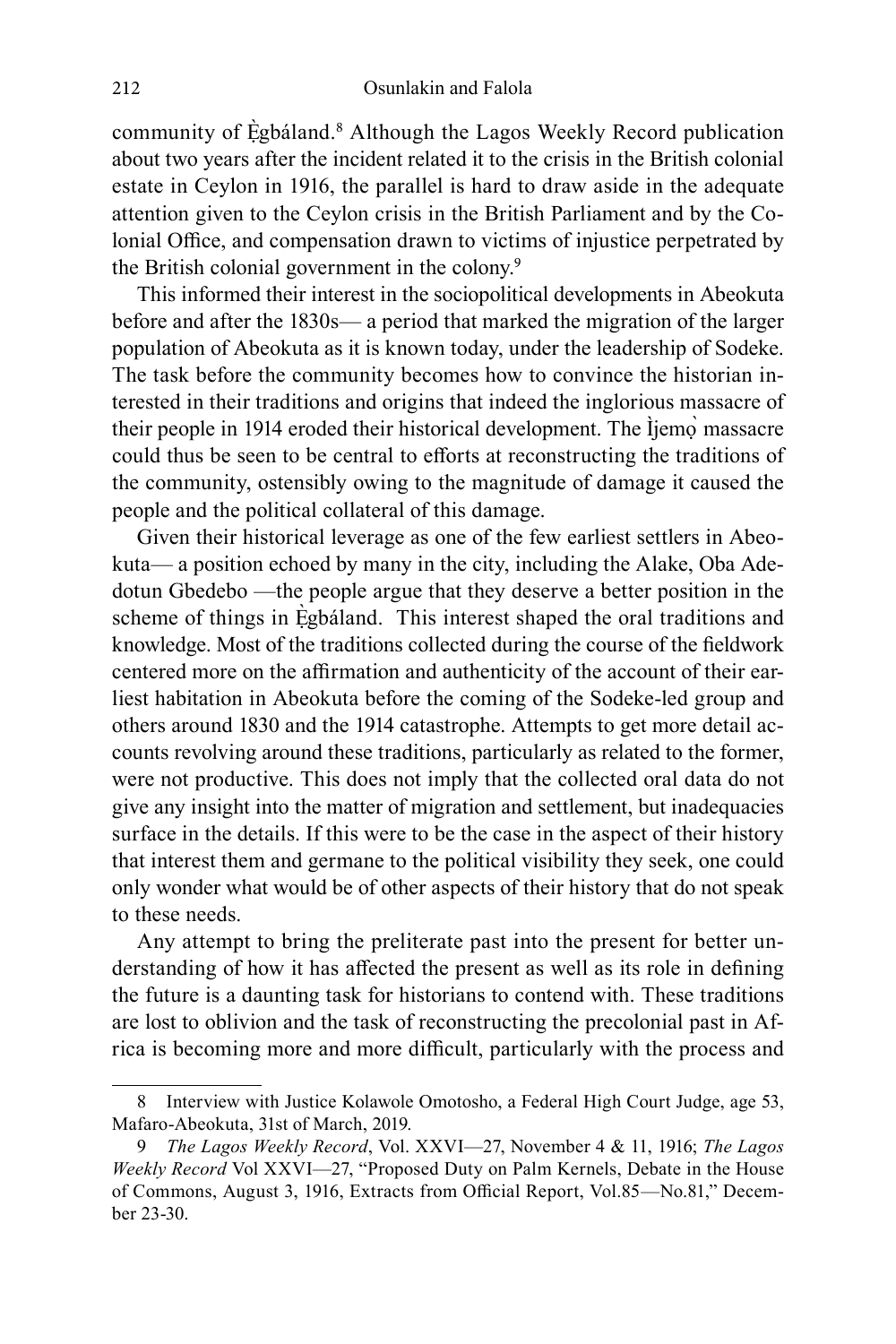hydra-headed effects of modernization on the society. Reconstructing the history of the people of Ìjemọ̀ in Abeokuta, like other Yoruba polities, is even more tasking since no authoritative work had been conducted on the early history and formation of the community. The ambiguities in this study transcend, *inter alia*, collection of oral traditions on the accounts of migrations, settlement and evolution of the political morphology of the people. Nevertheless, it is believed that some worthy level of sense could be made out of the following accounts collected on the field. Primarily, this covers the pre-1830 history of the people.

#### **Methodology and Limitation**

To enable us concentrate on specific periods in the trajectory of the community and for the purpose of clarity which we seek, the collection of data was divided into three sections: origin traditions up to 1830, the expansion of Abeokuta and the evolution of Ègbáland in the century between 1830-1960, and lastly, contemporary developments. Going to the field with this strategy enabled us to know the magnitude of information at our disposal on each aspect of the evolution of the community and its people. This also helped in discerning, early enough during the field work, where the interest(s) of the informants was and our ability to properly guide the interview sections from diversions that we considered unnecessary. Taking back the interview sections from informants we consider necessary so as to ensure that we have enough data on each aspect of the evolution of the community that might not seem necessary to informants. Whereas, some of the information required for specific period could still be found in others as informants drew references where they thought necessary. With the methodology adopted for the collection of this data, they were given exclusive attention under each period in which they fall.

The limitation of every study informs the depth of its methodology. The same is true in this case. The project was originally conceived by the elders of the community in their bid to give to their community, and most importantly, to pass-down to their younger generation, what they thought would be a dignifying gift, i.e. the truth about how long the community has come, especially in the current political structure in Abeokuta. As mentioned earlier, idea emerged from a feeling of marginalization from the polity and the need to reinforce their history as the currency for the future generation. To achieve this, "we need an authoritative voice whose submissions cannot be refuted by anyone."<sup>10</sup> This led the community to contact me for this purpose. As it is not

<sup>10</sup> This was made clear by Dr. M.O. Omidiji, the chairman of the project committee, at the first meeting held between the research team and the community at the Ìjemọ̀ town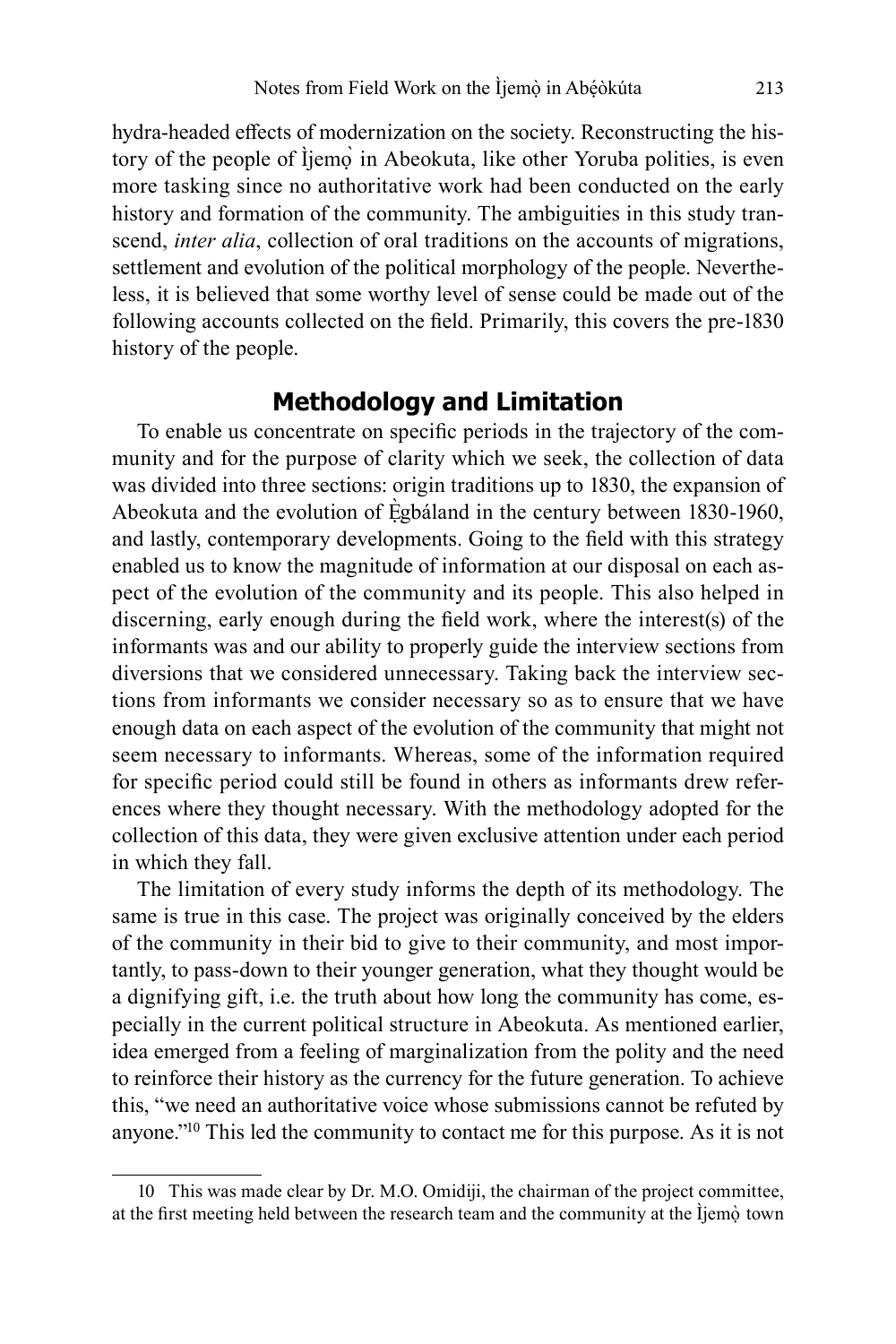in my professional conduct to collect fees for intellectual projects, I declined their proposal to pay me. And since it's impossible for me to be on the ground to collect this data, I employed the service of two postgraduate students to do this part on my behalf with the agreement that the community would take care of these research assistants vis-à-vis their accommodation, feeding, transportation, allowances and other logistics needed to facilitate the project.

At the same time, this place certain limitations on the methodology adopted for the project. For one, all of this meant that the community was deeply involved in what was said and unsaid and consequently, what we know and do not know from the oral data, which is the key of this project: Among the members of the project committee on the side of the community, a team of four individuals were selected to anchor the research team. This team did their job well in this regard, but also restricted the flexibility of the methodology and data collected. This was particularly the case through undue interruptions during some of the interviews, mostly as a result of their personal schedules and limited knowledge about the ethics of historical research, which some of them took for granted. Through this committee, the research team met their informants. Since they were the anchor, the research team could not move freely outside of the preselected informants so as not to create a false image of intent in the mind of the committee meant to oversee the project. The committee members rotated the task of taking the research team around among themselves and the choice of who to meet was decided based on their knowledge of the person as one of the custodians of their traditions and history. As such, those interviewed within the three months period which the project lasted were mostly people between the ages of 50-90. Some of these elderly-men and women are chiefs in the Ògbóni cult of the community, while others were not. Three members of the anchor-committee are also chiefs in this institution.

Since members of this committee were present during the conduct of most of the interviews, sections were more or less in the form of group interview. In this way, questions were posed to the main informant, while the committee or any of its members that followed the researchers to the informant, often voiced their opinion on comments made; helped the main informant in retrieving information from his/her memory; and/or simply continue the response from where the main informant stopped. The research team was supposed to visit the Alake and Ketu, in the present day Benin Republic where parts of their traditions believed they migrated to the present-day Abeokuta, but this did not materialize until they left the town of Abeokuta following the end of the first three months.

Hall, Ìjemọ̀ , on the 8th of March, 2019.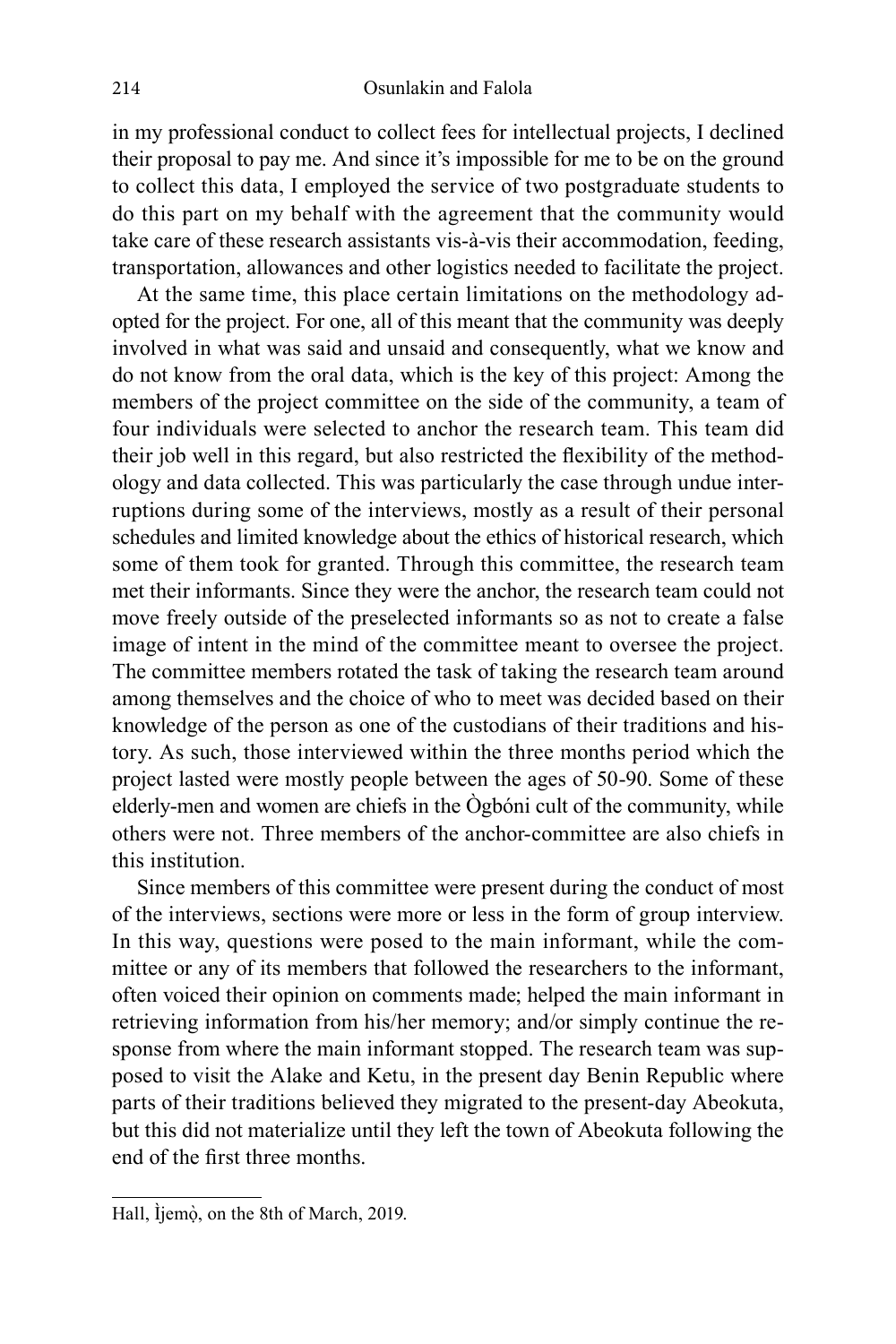In order to properly facilitate the project, the praise poem of the community was collected and interpreted. Also, the research team were taken around the community, and specific places in Abeokuta. The purpose of this was to acquaint the researchers with the geographical spread of these areas so as to be able to picture the events related well. Indeed, this worked in explaining, properly, some of the events related to us. On some occasions this was the main purpose of going out and on others, this was done during the course of visiting an informant.

In addition to some written texts, most of which were secondary in nature, pictures of strategic places and sites visited were also taken to corroborate the collected oral data. They were also used to widen the knowledge of the research assistants on the subject matter and consequently strengthen the inquiries to be made. The written texts consist of works on the history of the Ègbá, the Ìjemo massacre, the chieftaincy institution in Abeokuta, pamphlets that contain the traditions of origin of the people, and general texts on the Yoruba people. Primary texts like newspapers and several documents of different proposes and contexts also proved useful. Before the research team was mobilized to the field, they searched the internet for information concerning the people of Ìjemọ̀ and found little aside from the Ìjemọ̀ massacre. However, this indicated a good start for the project.

 As the research began in March, 2019, the research team retired to their hotel rooms after each day of oral data collection, where they transcribed the collected data. This not only enabled them to document the recorded information in written text, it enabled them to also follow-up on the work done for the day and prepare further questions for the next outing. Transcribing hours of interviews is not an easy task; therefore, the process of transcription could take more than a day to complete, especially in cases where the team had met more than one informant with long hours of interviews during their last outing on the field. The transcription of oral data also served as the medium through which the research team kept me updated on the progress of the project. This was often transmitted through email, after which I provided further instructions. Considering the need to update the community on the progress made in regards to the project and at the same time, to corroborate the collected data for each week, the research team met with the community at the private residence of the Oluwo (the head of the Ogboni institution) of the community every weekends. These meetings were often held before the transmission of the weekly updates to my email in order for me to have a comprehensive briefing of the happenings during the week.

After the first three months, the research team prepared their final report on my instruction. A copy of this was given to the community together with the interviews as it was not certain the information which the community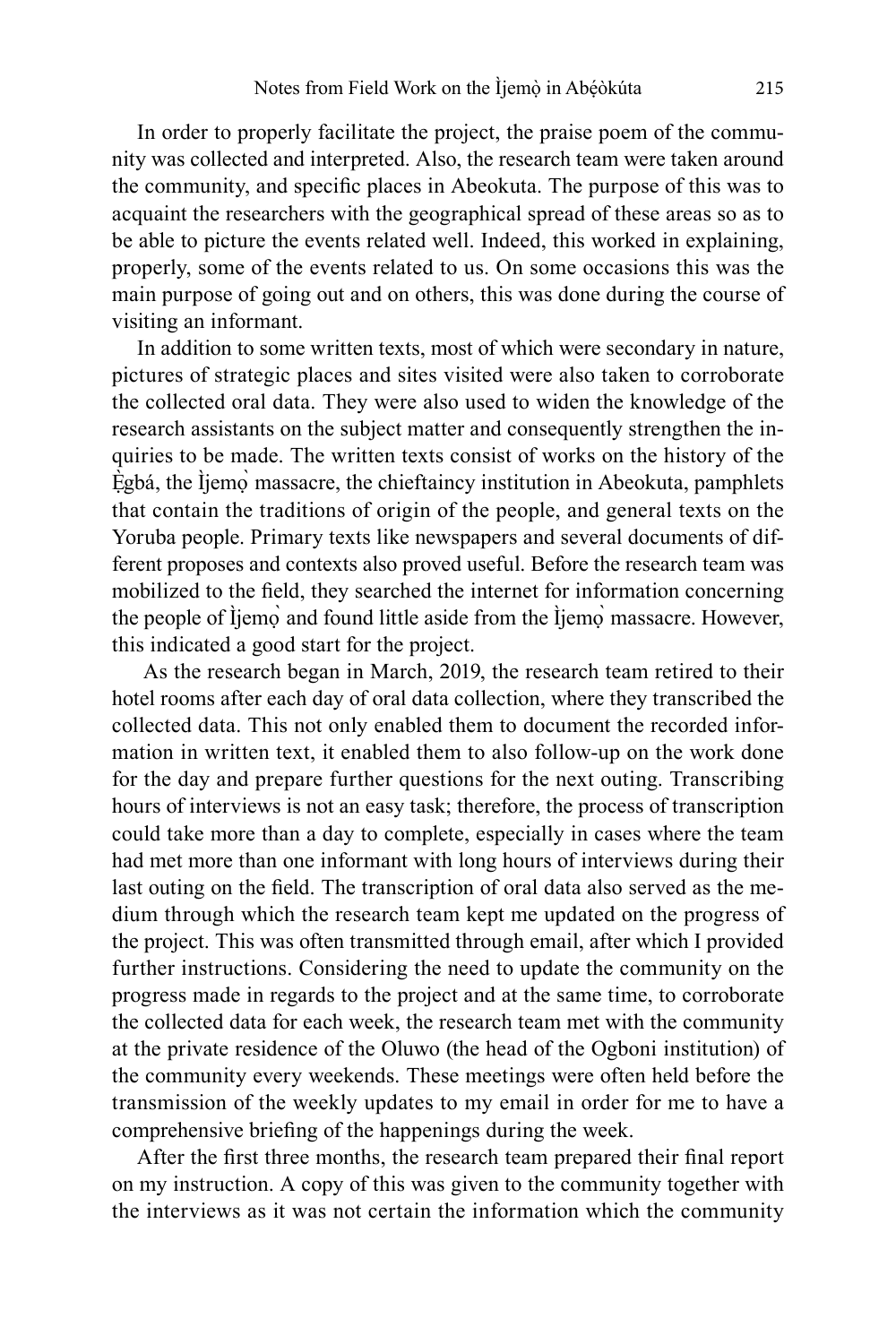thought to be sufficient for the project was going to be enough for me to produce an "irrefutable" book as they earlier thought. Regardless of our differences on this, I decided to compensate the community for the sacrifices made so far during the project with the publication of this note, which was drawn from my final report on the project.

#### **Why the Note?**

This note is considered important in informing social archaeologists about the widely unknown first settlers of the popular Yoruba city, Abeokuta. Before now, it is generally believed that Sodeke and his fellow Ėgbá migrants established the town as virtually all history books on this aspect of the history of Abeokuta, and Yorubaland in general, often isolate the question of those who accommodated these migrants or those they met on the ground.<sup>11</sup> Against this popular understanding, whenever mention is made of this pre-1830 Abeokuta, the picture of a vast forest of hunting field without organized people, polity or culture, is painted. Such is the case in the publication that follows the coronation of Oba Adedotun Gbadebo, where the author made the following remark:

It was revealed that an Itoko chief named Idowu Liperu had earlier been living in the settlement. He crossed the Ogun River and settled on his farmland where the three hunters, namely: Jinulu, Oso and Olu-nle joined him. Unlike Liperu who created a house with the assistance of the then Olubara, Laafa, the three hunters lodged in some caves inside Olumo Rock, as such they told the Ẹ̀gbá delegates who came to take soil sample about the "under-stone" (Abeokuta).

Later, Adagba and others moved to the place to join Liperu and these three hunters who had been living there. Adagba was a brave man who had his farmland located very close to the Olumo rock. The settlement was then called Oko Adagba (the other name for Abeokuta) …

 The site of the town was, as earlier said, the Orile of Ìjemọ̀, Itoko and Ikopa township of Ègbá Alake...<sup>12</sup>

<sup>11</sup> See, among others, Oluwatoyin B. Oduntan, "Elite Identity and Power: A Study of Social Change and Leadership Among the Egba of Western Nigeria 1860-1950" (PhD Thesis: Dalhousie University, October 2010); Saburi Biobaku, *The Egba And Their Neighbors 1842-1872* (London: Oxford University Press, 1965).

<sup>12</sup> L.A.K. Ogunwoolu, *Oba Adedotun Gbadebo and Egba History: A Commemorative Coronation Historical Book* (Abeokuta: Educom Ventures, 2005), 6-8.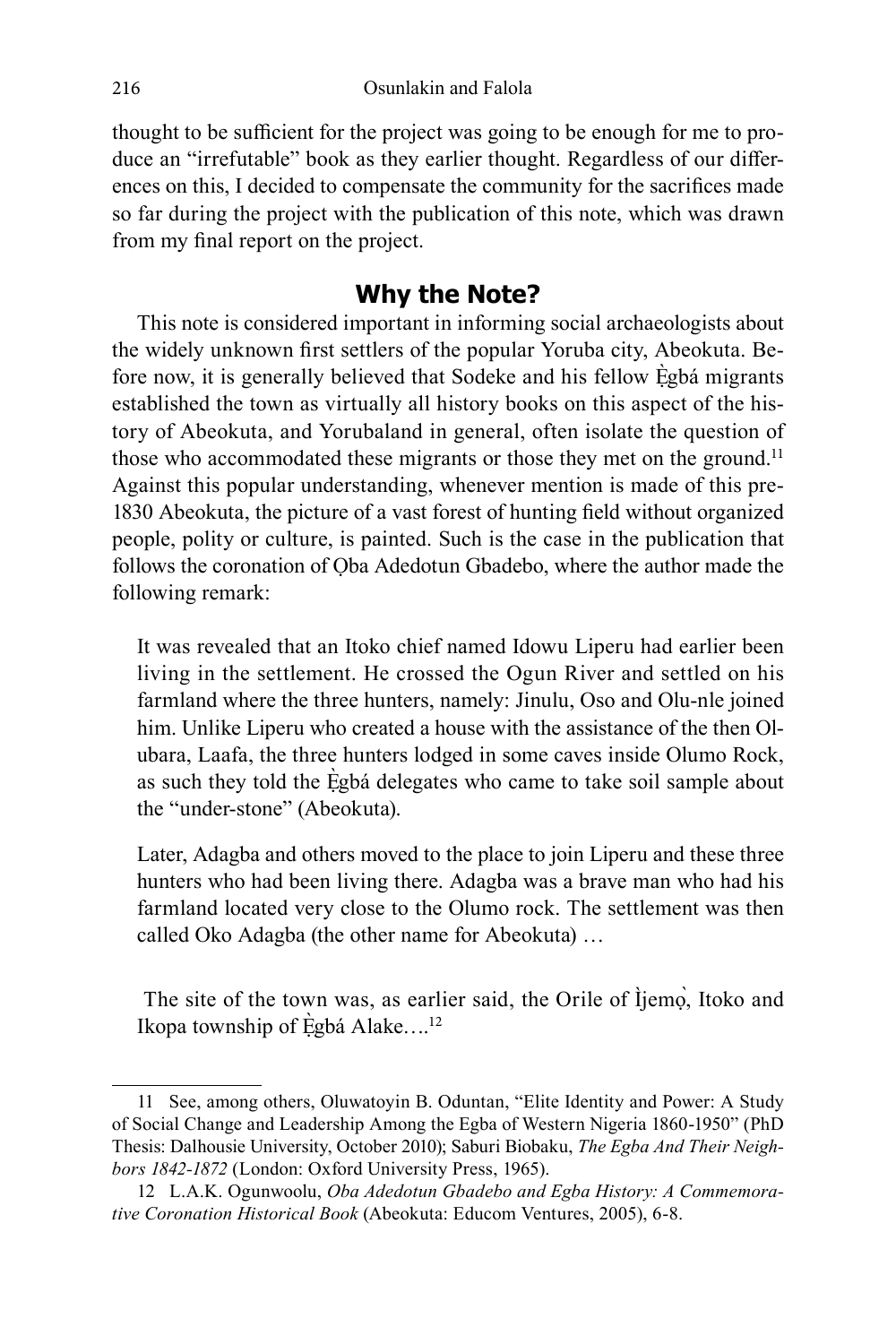Robert Smith who is among the few scholars that bothered to make reference to this period in their work, described this as "a small party of Ègbá hunters who they found living under an outcrop of rock near the east back of the Ogun…"<sup>13</sup> It is this seemingly distortion of history that partly informed this project in the first place on the part of the community; and of course, fascinated my interest. In the course of this research, the role the people of Ìjemọ̀ played in the amalgamation of Nigeria would also be explored. Although this role has been mentioned in some history books,<sup>14</sup> it has usually been treated as a footnote in the history of colonialism in Nigeria, hence, the scholarly neglect. Basically, this note is meant to breathe a new perspective to the evolution of Abeokuta from critical engagements with the collected accounts from the field. Of course, this can only come with a critique of the collected data in corroboration with secondary and other available primary data. Therefore, in this note, dominant issues in the collected data were raised and scrutinized, giving room for the rational and irrational to be distilled.

It is expected that the intellectual community of historians is updated on the trend of oral tradition collection, while at the same time, inform our history students on how to go about research in this area of historical research — oral traditions and the traditions of origin. In a somewhat similar way, this note is fashioned to propel further research into the history of Abeokuta and to facilitate current research on this popular city. Put simply, it is hoped to be the basis for further discussion on the town in general and the Ìjemọ̀ community in particular, in the future. Of equal importance here is for us all, including the policy makers, to take micro history seriously because it is through this knowledge that peace, unity and development could be enhanced in our fragile society.<sup>15</sup>

Both macro and micro histories share the same elements and could learn from each other. If historians are finding it difficult to access the past of these communities due to the dearth of information, which itself is caused by the break in the chain of the process of passing these traditions down to generations and the dwindling condition of the memory of those expected to be informed in this respect, among other issues of impediment, what the future holds for historical research of this nature is palpably glooming. If these traditions are to be saved from extinction, the time is now. The following will focus on issues that revolve around the traditions of origin of the Ìjemọ̀, putting aside events outside this, with the exception of reference making or

<sup>13</sup> Robert Smith, *Kingdoms of the Yoruba* (London: Methuen), 158.

<sup>14</sup> See, among others, Ajayi Kolawole Ajisafe*, History of Abeokuta* (Abeokuta: Fola Bookshops Press, 1998).

<sup>15</sup> Ayodeji Olukoju, "Oral Traditions and the Political History of Oka-Akoko," *History in Africa* 20 (1993): 249-62.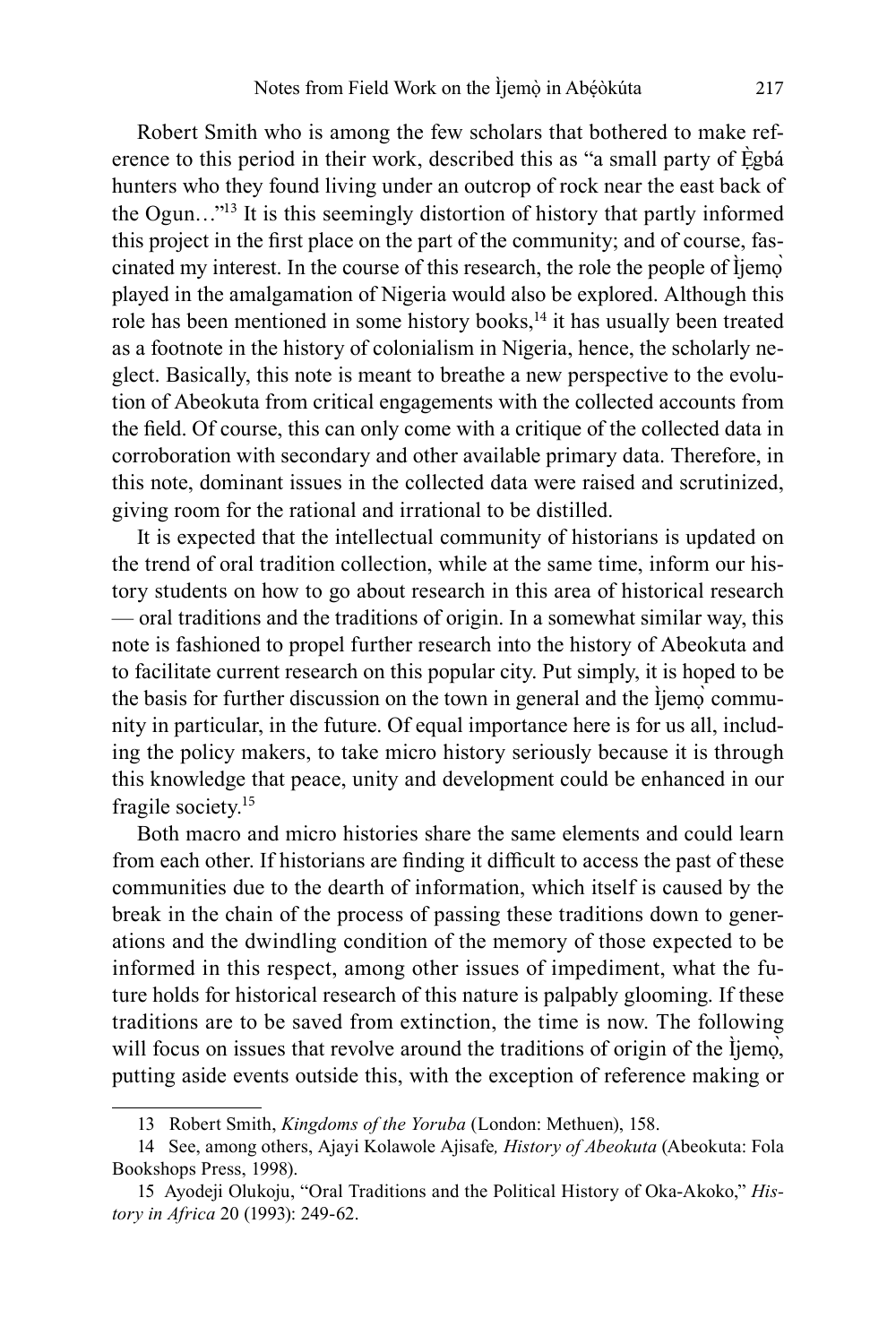substantiation of related information. This way, we dwell not on the Ìjemọ̀ massacre as it already has ample documentation.<sup>16</sup>

### **History of the Ìjemọ̀**

But in many communities it is newcomers who gain a sense of roots through involvement in local history.<sup>17</sup>

Presently located on a rugged hillside, the Ìjemò community in Abeokuta shares its northern boundary by the Olúmọ Rock with the Ìtokò and Ògùn rivers to the west. On the eastern flank, its boundary stretched to Aké, Oke, Láǹtóró, and Ajébọ̀, while the likes of Sodeke and Ìtòkú bound it on the southern side. When facing the Ogun State Broadcasting Station, Ìjemọ̀ is situated by the East and Ìtokò to the West.<sup>18</sup> But this is not the first place of residence for this community. The people, in a common trend found among other Yoruba settlements, had moved from at least two different locations in the place later known as Abeokuta before finally settling here.

It is a general consensus among historians that the traditions of origin of communities across Africa, like elsewhere, are weaved in accounts of migrations.<sup>19</sup> Consequently, understanding the migration pattern allows for a clearer understanding of the trajectory of the people, their sociopolitical and economic formations as well as other aspects of their traditions. When this important aspect is lost in necessary details, the historian is left with less imagery to connect with the past. More so, most accounts of migration often come with a brief mention of the occurrence of events that necessitated the migration of a people. Importantly, the meaning of the Ìjemọ̀ given to us by some informants, the nature of their political composition, and the general accounts of their migration, suggest that the Ìjemọ̀ are heterogeneous. The name Ìjemọ̀ translates to "consensus."<sup>20</sup> A particular informant suggested that the bond that ties the Ìjemos to remain united in their decisions all through their

<sup>16</sup> See, among others with the mention of the event, Harry A. Gailey, *Lugard and the Abeokuta Uprising: The Demise of Egba Independence* (New York: Routledge, 1982), 54- 67; Olusegun Obasanjo, *My Watch: Early Life and Military* (Lagos: Prestige, 2014), 71-78.

<sup>17</sup> Paul Thompson and Joanna Bornat, *The Voice of the Past: Oral History*, (London: Oxford University Press, 2017), 2.

<sup>18</sup> Interview with Chief Salami Ajisafe, a surveyor, who is also the Apènà of Ìjemọ̀ , age 62; with contributions from Chief Olusegun Kujooro, a Businessman, also the Lisa of Ìjemọ̀ , at the Ogboni Council Hall, Òkè-Ìjemọ̀ , on the 18th of March, 2019.

<sup>19</sup> Jan Vansina, *Oral Tradition as History* (Madison, University of Wisconsin Press, 1985).

<sup>20</sup> Cf. Interview with Justice Omotosho, with contributions from Chief Olusegun Kujooro and Chief Salami Ajisafe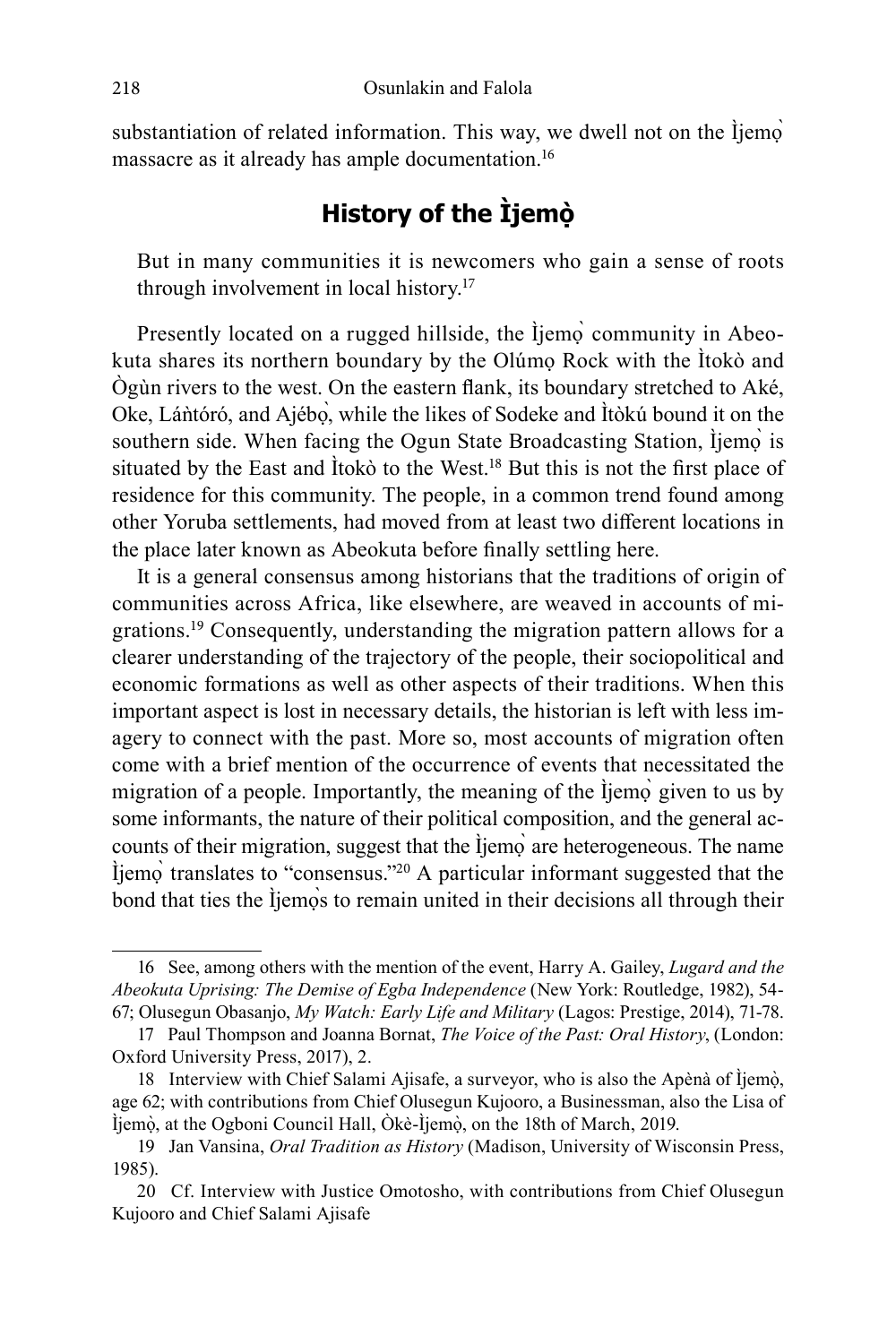migrations.<sup>21</sup> This bond is said to have informed their migration from Ketu where they are thought to have originated from, to Gbore; Gbore to Ogbe; and from Ogbe down to their present location known as  $\hat{O}k\hat{e}$ -Ìjemo $\hat{O}$  in Abeokuta. This begs the question about the basis upon which this consensus was reached, among other issues that revolve around their migration from Ketu.

Three common stories explain this trajectory across Africa: one is about power tussle for a kingship and the loss of a particular prince who later established his own sovereign space in this bid to form another party; another tells of a brave hunter, usually a prince from a powerful kingdom, who got the blessing of his father, the king, to go establish a settlement in a different territory neighboring his kingdom; in the final analysis, the story could center around the eruption of a major crisis which led the people to flee for safety under the leadership of a dominant figure, this time not necessarily a prince, but a warrior or clusters of leaders. Such crisis could be induced by natural disaster, common among which is famine, drought, and flood, or manmade. The second example cited is strategic to the security of the dominant kingdom. Among other things, it ensured that the dominant kingdom is protected from direct attack by an adversary without adequate time to prepare. Extending from this is the need to stretch, capture and occupy as many lands in that area as possible and the assurance that settlements that surround this dominant territory are loyal to its authority. Hence, aside princes getting the blessing of their fathers to establish new territories, hunters and warriors, who were not related to the royal household, also had this opportunity.<sup>22</sup> This partly explains why Ife was considered the sacred home of the Yoruba people until the late nineteenth century.<sup>23</sup> The dangerous terrain the society existed upon made warriors and hunters the most revered members of their societies and their skills, the most recognized.<sup>24</sup>

As a political animal, even when people of different settlements or historical heritage came together in times of crisis to relocate as a sovereign people elsewhere despite their different factions and leaders, but this is still often done under the leadership of a dominant figure selected among the factions. Because of the role this dominant figure in the evolution of this new group of people, his name animates their praise poems, rituals and all, and recalled from generation to generation. Scholars are of the view that the recurrent

<sup>21</sup> Casual discussion with Mr. Gbobaniyi at Kunjo Hotel, Olokemeji, Abeokuta, March 15, 2019.

<sup>22</sup> Samuel Johnson, *The History of the Yorubas* (Lagos: Css Press, 2009).

<sup>23</sup> I. A. Akinjogbin, *The Cradle of a Race: Ife from the Beginning to 1980* (Port Harcourt: Sunray Publications Ltd, 1978).

<sup>24</sup> S. Adebanji Akintoye, *A History of the Yoruba People* (Dakar: Amalion Publishing, 2010).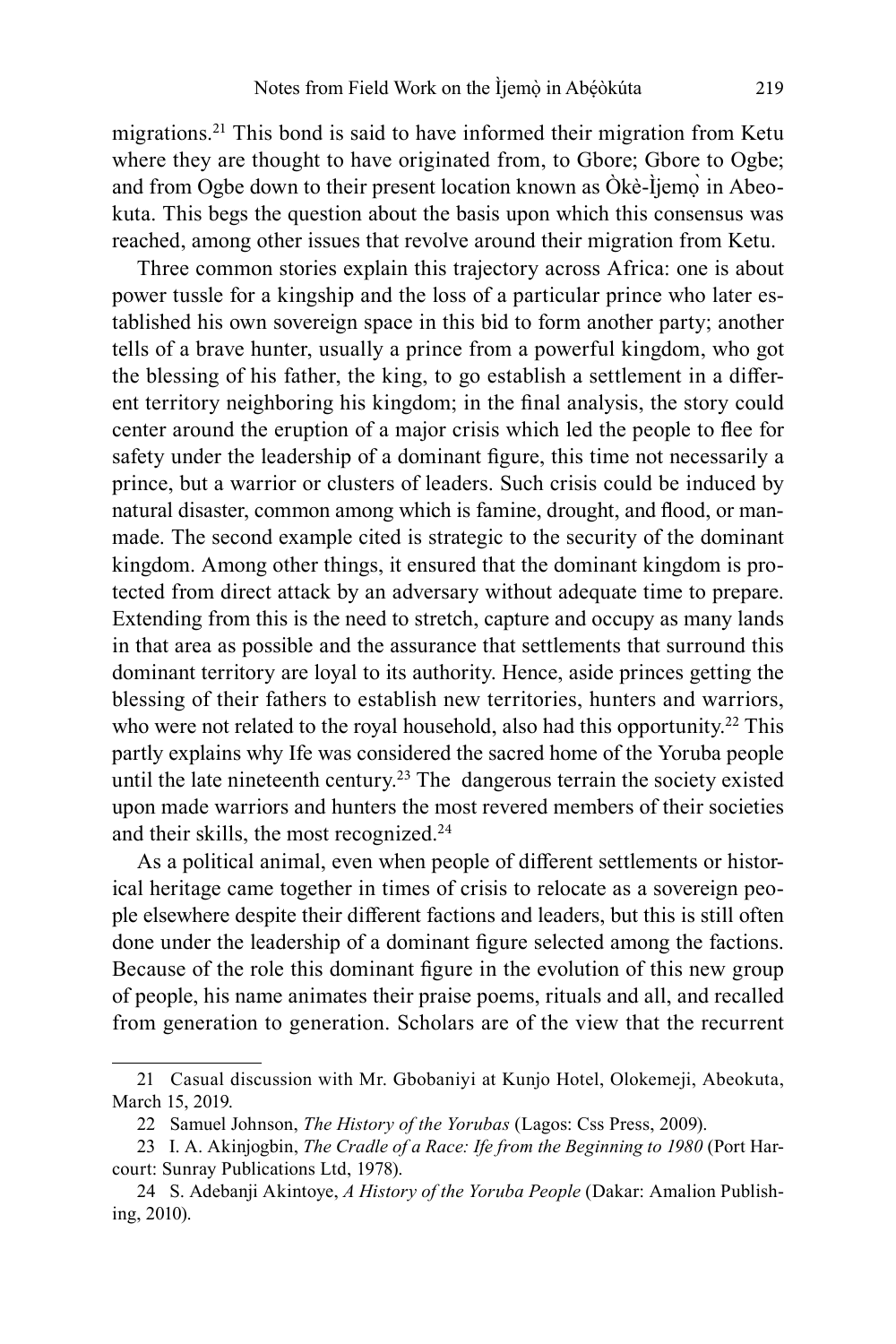dominance of this figure in the present is linked to the fact that the past justifies the present in the quest for power and prestige; and comfort for the future.<sup>25</sup> Traditions are therefore the realization that humans have more past than the future.

But this particular aspect of the past could not be found in the case of the Ìjemọ̀. Every attempt to get this area cleared was met with more complications. Not only are we left in the dark in regard to the person of this figure and his exploits, the political evolution of the people remains obscure. Another exception to the image of migration and state formation painted above can only be found in autochthonous communities where a dominant group can unite a centralized political structure.<sup>26</sup> Even among these autochthonous communities, there is nothing that suggests to us that they did not have such traditions other than the fact that history tends to focus on the traditions of origin of later migrants—the unifying group. In the few cases where attempts have been made, it is not uncommon for the people to insist that they migrated from nowhere other than their current location.<sup>27</sup> This way, there is no account of migration. Also, as in the case of Badagry, even though a dominant figure is not mentioned, each of the groups that form the polity retains its old traditions, and through this, they share the political power that constitutes and governs the polity.<sup>28</sup>

As previously mentioned, it is a common knowledge that understanding these traditions is instrumental to understanding their sociopolitical institutions and economic pattern. Societies are built on traditions and traditions are formed through narratives about the personality who governed the migrations and their advisers, the elders. When it evolves away from that which had been established, the old elements are often recalled for their strength or deficiencies in pursuit of the contested claim. After all, the basic principle of political organization in Yorubaland is premised on the notion of *ìdálùú ni ìṣèlú* which speaks to the formation of a polity in accordance with its history.

Since no detailed account of this origin exists in the instance of the Ìjemọ̀ people, it is hard to know how the community has evolved historically. Nevertheless, names provided by Chief Soluade's brief history of the Ìjemọ̀s,

<sup>25</sup> See among others Toyin Falola, *Alternative History: The World of Yoruba Chroniclers* (Ann Arbor, Michigan: Mpublishing, University of Michigan Library, 1993); Karen Barber*, I Could Speak until Tomorrow: Oriki, Women and the Past in A Yoruba Town* (London: Edinburgh University Press, 1991).

<sup>26</sup> Ulli Beier, "Before Oduduwa," *Odu: Journal of Yoruba and Related Studies* 3 (1956): 25-32.

<sup>27</sup> Akintoye, *A History of the Yoruba*, 27-28.

<sup>28</sup> Robin Law, "A Lagoonside Port on the Eighteenth-Century Slave Coast: The early History of Badagri," *Canadian Journal of African Studies* 28, No.1 (1994): 32-59.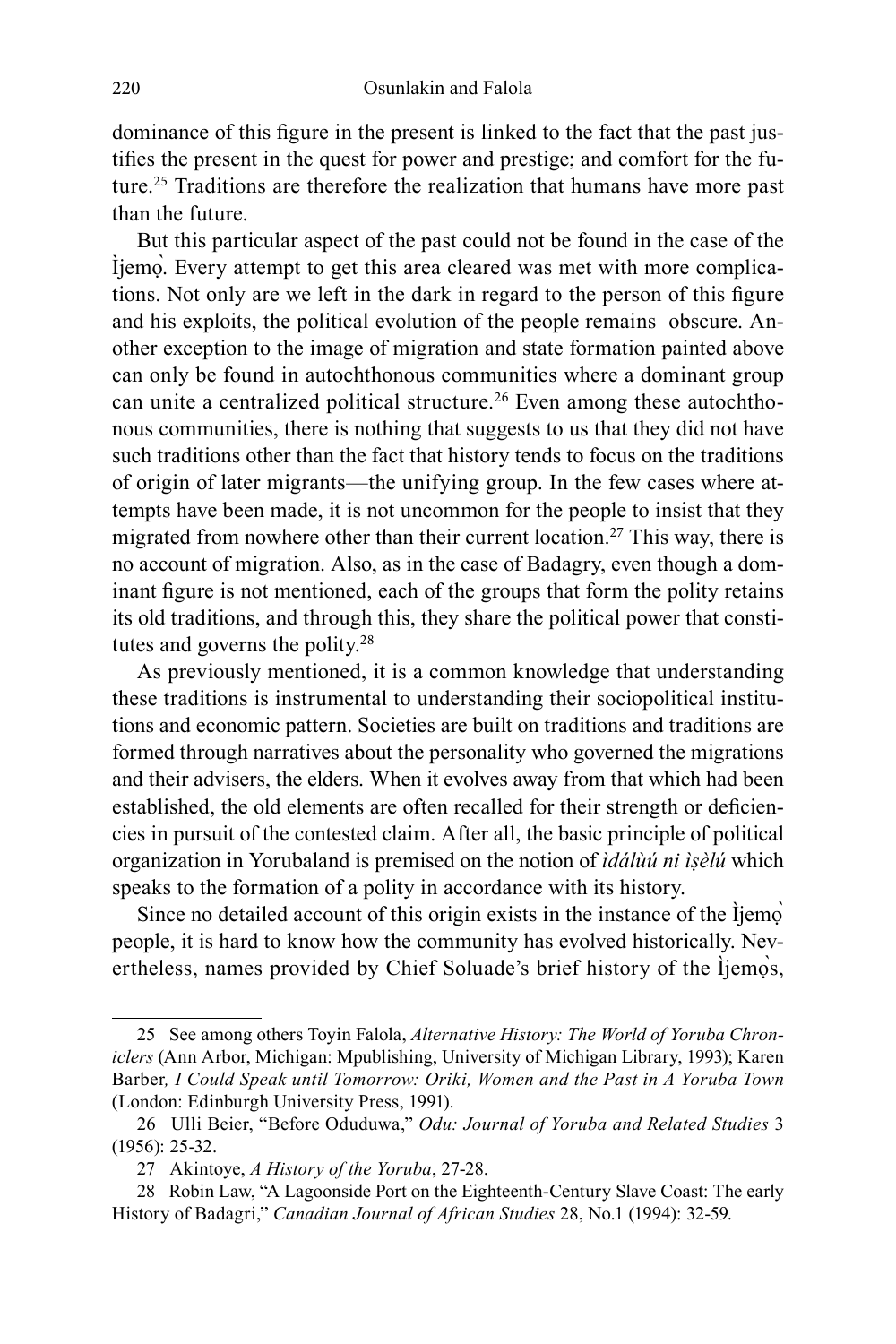together with other evidence from the descendants of some of these individuals suggest that the first migration and settlement of the people away from Ketu could be dated to around late 1600s and the latest, around the 1800s, the same period other Ėgbá migrated.

It bears mentioning that accounts of the political structure of the people, particularly in regard to the issue of Obaship are, at best, vague. Currently, the community is headed by an Oluwo, the principal head of the Ogboni cult the sole political institution of the community, outside the central government of the Alake. Traditionally, the Ogboni cult, though the most powerful political organ in Yoruba towns and kingdoms where they existed before the colonial era, were (theoretically) subjected to the king.<sup>29</sup> Therefore, efforts were made to know when this tradition evolved to its resent structure where the Oluwo acts as the political head the community. The account of the demise of kingship tradition, as provided in the collected oral data, appears to be a replica of the myth contained in a particular *If*á grapheme where a king was deposed and exiled for committing sacrilege.<sup>30</sup> The king in this account, as in the *Ifá* verse, decided to disclose the *Oro* (bullroarer) ritual to his wife who had pressured him. All other information contained in respect of this account are similar, only that in one of the Ìjemọ̀ versions, this ended with the "suspension" of Obaship among the people and in another version, this only led to the "suspension" of the crown of this particular liemo king and not the Obaship itself.<sup>31</sup> Further complicating the matter is the name of the king at this time and the family which he came from: At least with a kingship tradition, there would laid-down principles and procedure of succession.

Even though the name of the king is not often mentioned, or even known, it is often said that he was a scion of the Nlado family. When long pressed, an informant, apparently frustrated, came-up with the name *Poké-bí-owúlà*. <sup>32</sup> In the same interview, another informant referred to this mythical figure as Nlado.<sup>33</sup> Meanwhile, *Poké-bí-owúlà* happens to be one of the many names used in

<sup>29</sup> F.I. Soluade*, Egba Chieftaincy Institution* (Ibadan: Ayobami Hasfab Graphic Printers, 2002).

<sup>30</sup> Interview with: Chief Babatunde Abereifa, Araba of Iragbiji, Age 55, Boripe-Iragbiji, June 8, 2019.

<sup>31</sup> Interview with Chief Akande Akintunde, a Traditional Doctor/Oluwo-Ifa of Egbaland, age 92, at Òkè-Ìjemọ̀ and Chief Ijaola Oni, a Traditional Doctor /Abore of Ìjemọ̀ , age 83, with contributions from Chiefs Salami Ajisafe and Olusegun Kujooro, 18th of March, 2019.

<sup>32</sup> The Abore, Chief Ijaola, particularly responded to this during the group interview at chief Akintunde's house.

<sup>33</sup> Chief Akande Akintunde.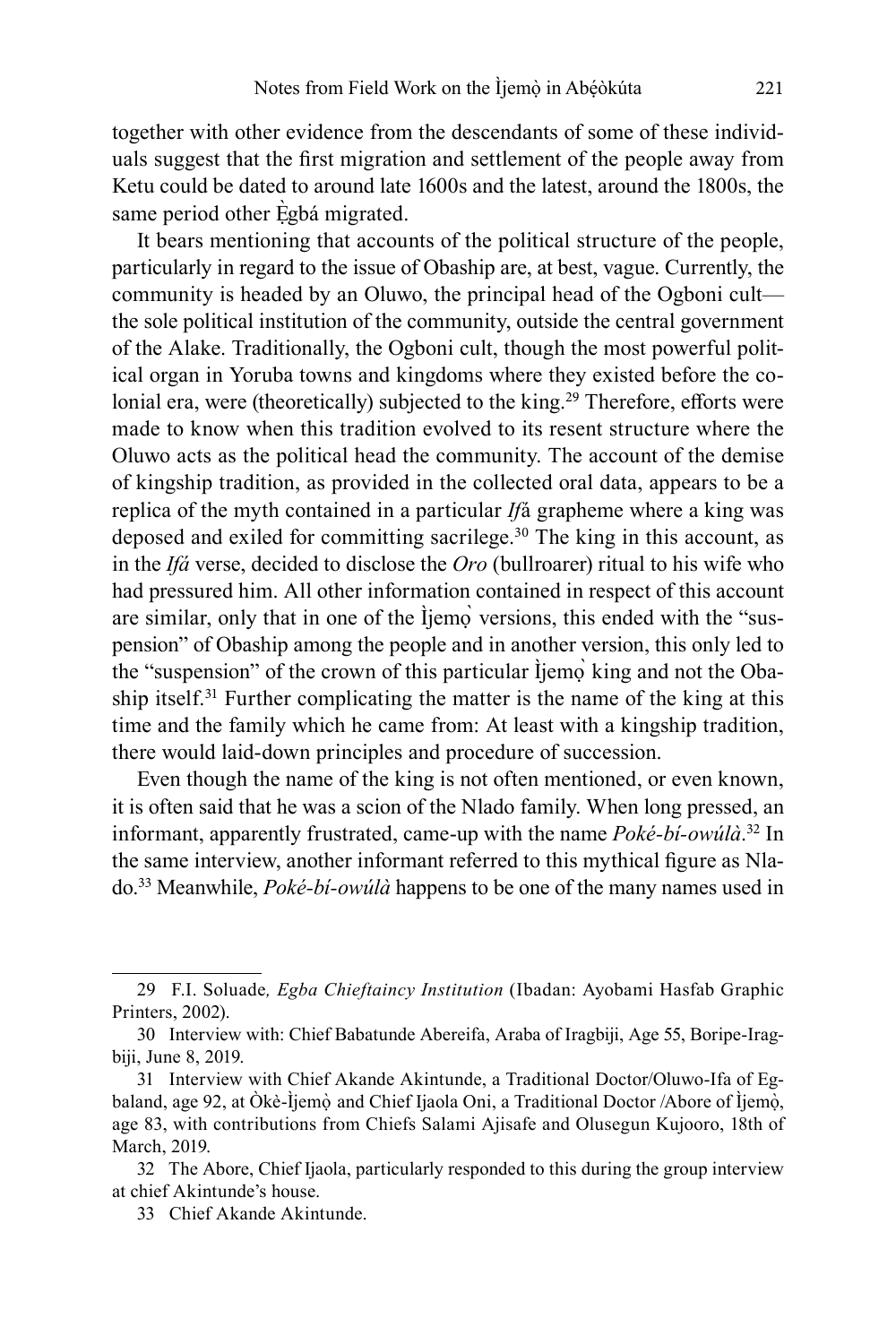reference to the Supreme Being in Yorubaland.<sup>34</sup> On its own part, the identity of Nlado is a mixed one, lacking in any form of clarity. Therefore, one of the controversies surrounding the origin traditions of the people remains in the area of their political structure, more importantly, the Obaship and the title of the stool. Whereas, away from this position, some informants have noted that Nlado is a name of a compound and also a chieftaincy title in the Ogboni cult, others, allying with the earlier position made by Chief Akintunde, the Oluwo-Ifa of Ẹ̀gbáland, are of the view that Nlado is the Ìjemọ̀ kingship title and also a compound name. In these conflicting claims, it remained to be seen how significant this family is in the history of a community where kingship, according to Chief Akintunde, is said to be decentralized and without royal families.

While this position is evident in other polities like Ibadan, Modakeke and those made up of clusters of groups with different historical heritage or without a dominant group with recognized royal heritage, another account attempts to explain this by expressing the view that the emergence of Nlado in Ìjemọ̀ is linked to a man from the Nlado family, Dendu, who took charge of the last migration due to the illness caused by old age of the then Oba whose name is unknown.<sup>35</sup> It might go without adding that this position comes in light of the record made by Chief Soluade in his pamphlet;<sup>36</sup> an account we have noted above to be much recent, the eighteenth century.

It bears noting, therefore, that this explanation does not allay the controversies surrounding the name, but rather feeds into what Weber in his examination of ethnic identities described as "common memories of political destiny."<sup>37</sup> For one, other informants hinted that the title of Nlado is not peculiar to Ìjemọ̀, but a chieftaincy title that also resides with other groups in Abeokuta; meaning that the title or the name might not necessarily originate from the people of Ìjemọ̀. <sup>38</sup> So, when Biobaku said: "At the time of the Treaty of Friendship in 1893 the Ègbá were ruled by a triumvirate of Osundare, the Nlado, Sorunke the Balogun of the Ẹ̀gbá and Ogundeji, later the

<sup>34</sup> Phone Interview with Akintunde Ifatunde, Traditional Doctor, Age 40, Ibadan, April 3, 2020.

<sup>35</sup> Akogun Taiwo Soriola, Businessman, age 66, Isale-Igbein., April 11, 2019.

<sup>36</sup> Olusegun Soluade, *History of Ìjemọ̀ Abeokuta, Ogun State* (Abeokuta: Government Printer).

<sup>37</sup> Max Weber, *From Max Weber* quoted in Tony Waters, "Assessing the Impact of the Rwandan Refugee Crisis on Development Planning in Rural Tanzania, 1994-1996", Human Organization 58, No.2 (1999): 148.

<sup>38</sup> Interview with Chief Awodiran Sounde, a Traditional Doctor, /Lukotun of Ìjemọ̀ , age 70, Bode Olude, Abeokuta, 31th of April, 2019.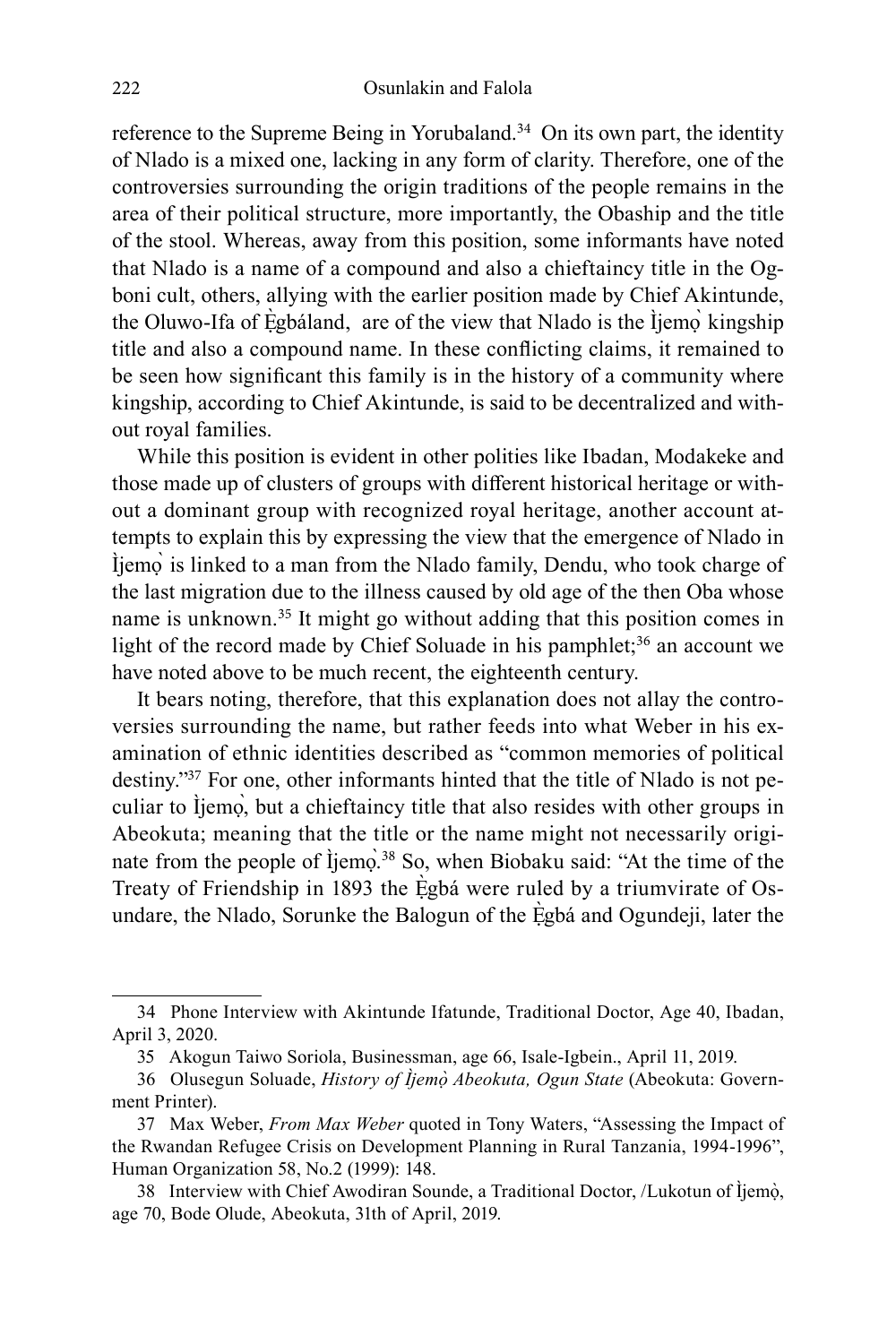Bashorun...,"<sup>39</sup> one could have been at loss as to the particular Nlado he was referring to, if not for the publication of Chief Ogunwole that made it clear that the Osundare in reference was actually the Nlado of Kemta.<sup>40</sup> Further removing this from the name of a particular compound, the current Oluwo of Ìjemọ̀ community in Abeokuta was formerly installed as the Nlado of Ìjemọ̀ before he was supposedly elevated to the rank of Oluwo of Ìjemọ.<sup>41</sup>

Dendu could not have been the first Nlado of Ìjemo` going by Chief Soluade's account documented in a small pamphlet that passes him as the Samuel Johnson or the Ajisafe of the Ìjemọ̀ people in his own little way, as the first and only text yet published on the traditions of origin of the people. In this short text, the newly introduced chieftaincies were noted by the chief, however, Dendu, like the Ifa priest in the account, was not noted to be the first Nlado.<sup>42</sup> Instead, Dendu was only one of the Nlados that had been installed in the past, but in what capacity is what we do not know, not even the present Oluwo who was last installed in this capacity could explain to us the position and role of this chieftaincy in the hierarchy of chiefs in the community. This, according to the Chief was as a result of the circumstance that led to his installation in that capacity, which then informed protests for proper recognition of the community in the politics of Ẹ̀gbáland and not necessarily for the reinforcement of the historical identity of this seat.<sup>43</sup>

Of equal importance in these cloudy traditions, *inter alia*, this time noted in Chief Soluade's pamphlet, is the Oníjemo Ketu from Orile, whose son accompanied the rest of the Ìjemọ̀ leaders to their new settlement, later known as Oke-Ìjemọ̀. Getting a clear picture of these issues is important for us to start to understand the history of Ìjemọ̀. For instance, what can the title of Nlado tell us about the relationship between the people and the later migrants who arrived in the 1830s since the title seems to have been in existence in

<sup>39</sup> Saburi Biobaku, *The First 150 Years of the Egba at Abeokuta (1830-1980*) (Ibadan: Institute of African Studies), 7.

<sup>40</sup> L.A.K. Ogunwoolu, *Oba Adedotun Gbadebo and Egba History,* 17.

<sup>41</sup> Interview with Chief Oluyinka Kufile, Business Magnate/Oluwo of Ìjemọ̀ , age 70, Presidential Hill Top, 23rd of March, 2019.

<sup>42</sup> For instance, among the firsts of the chiefs mentioned was the Balogun. Olusegun Soluade, *History of Ìjemọ̀ Abeokuta.* This Balogun, the Apènàn of Ìjemọ̀ refuted as the first as he claimed the Ìjemọ̀ s have always had a Balogun before the last migration. Other informants also corroborate this position. However, in all, the common view of this might be based on what is known of the norm of the political morphology of Yoruba communities, rather than a vivid historical knowing. Group interview with Mr. Emmanuel Sogbeinde, a Traditional Doctor, age 75; Mr. Ebenezer Sogbeinde, a Farmer/ Baale of Agbadu Village, age 85; Chief Salami Ajisafe, at Abule Agbadu, 9th of April, 2019.

<sup>43</sup> This is another intriguing matter that need not delay us further. Interview with Chief Oluyinka Kufile.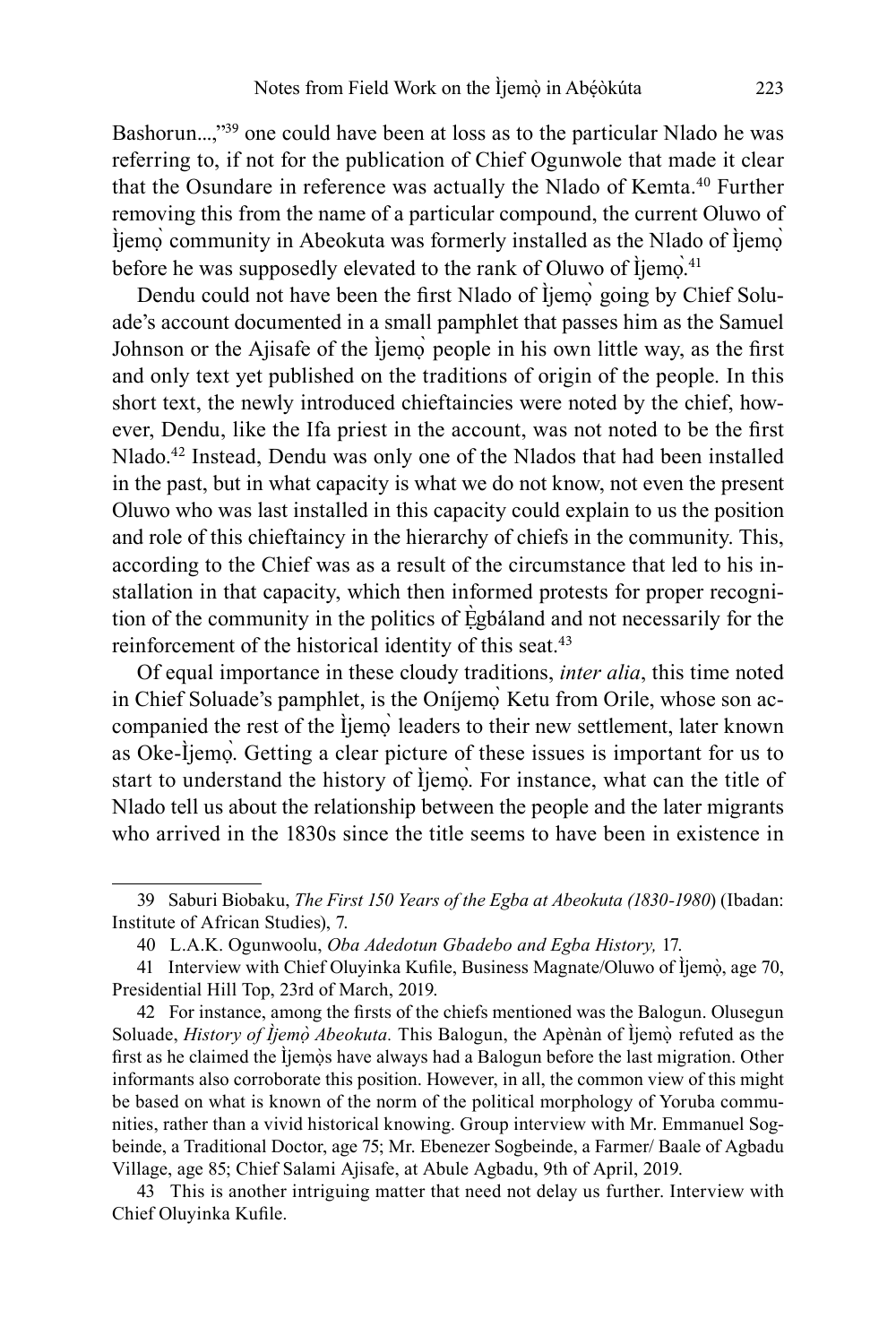Ìjemọ̀ before this time and also existed among these other groups? Did they evolve this title on their own differently or incorporated it into their system through earlier contact? Further to this would be the role of the OnÌjemọ̀ Ketu in the history of the people and why the title is no longer in existence? Does this say anything about their link Ketu? This, therefore, presents a question about the relationship between the Ìjemọ̀s and the Ègbá before their migration to Abeokuta.

The praise poetry and anthem of these traditions were also collected. A review of these two important sources illuminates the trajectory of the people, their occupation, proclivities, traditions and description of their present location and ironic position in Abeokuta, among other things. Whereas some linkages could be made from these sources which could as well be referred to as Other Oral Traditions (OOT) to the existing Oral Traditions (OT)<sup>44</sup> collected, other grey areas subsist. For instance, "*Ìjemọ̀ Ará Ìtàké*" suggests that the people came from or had a link with Itake, but this part cannot be established from the oral data gathered for this project. A review of these sources, particularly the praise poem, brought back to light the issue of Obaship in Ìjemọ̀. The lines which read thus: "*ọmọ onílẹ̀kùn mọ́kàndínlógún*; the one with nineteen doors, *Ìyí Òyéwọ̀ ń kàn*; the one knocked by *Òyé*wọ*̀, ẹ̀sán inú*; nine inside*, ẹ̀sán òde*; nine outside, *ọ̀kan yí kù ní bodè Òyéwọ̀*; the last one at the abode of  $\hat{O}$ *yé*wọ<sup>̂</sup>", appear to be hinting on the Obaship tradition among the people. However, as stated earlier, this could not be proven from the reviewed data. Although, an informant tried to relate the Oyewo noted here to the previously mentioned sacrilegious king, it remained to be seen how such a figure out of all the supposed past kings could be picked to be glorified in this panegyric.

Therefore, when accounts of the demise of kingship, noted to be a myth founded in an *Ifa* grapheme, is placed side-by-side with the identity of the king that supposedly committed sacrilege and the title of Ìjemọ̀ kingship, what we have is a clear case of what Afigbo once referred to as mishmash of historical irrationality<sup>45</sup> that leads the historian to nowhere near a clear picture of the political history of the people. The above have not only shrouded the pre-1830s political history of the people of Ìjemọ̀ in several uncertainties that seem to undermine their claim to earlier residence in Abeokuta, but their socioeconomic history also follow this pattern.

<sup>44</sup> For more discussion on this, see*,* Mike O. Odey, John G. Nengel and Okpeh O. Okpeh (eds.) Historical Methodologies', in *History Research and Methodology in Africa: Essays in Honor of Professor Charles Creswell Jacobs* (Makurdi: Aboki Publishers, 2007).

<sup>45</sup> A.E. Afigbo, "Fact and Myth in Nigerian Historiography", *Nigeria Magazine,* FESTAC Edition, Nos. 122-123 (1977): 86.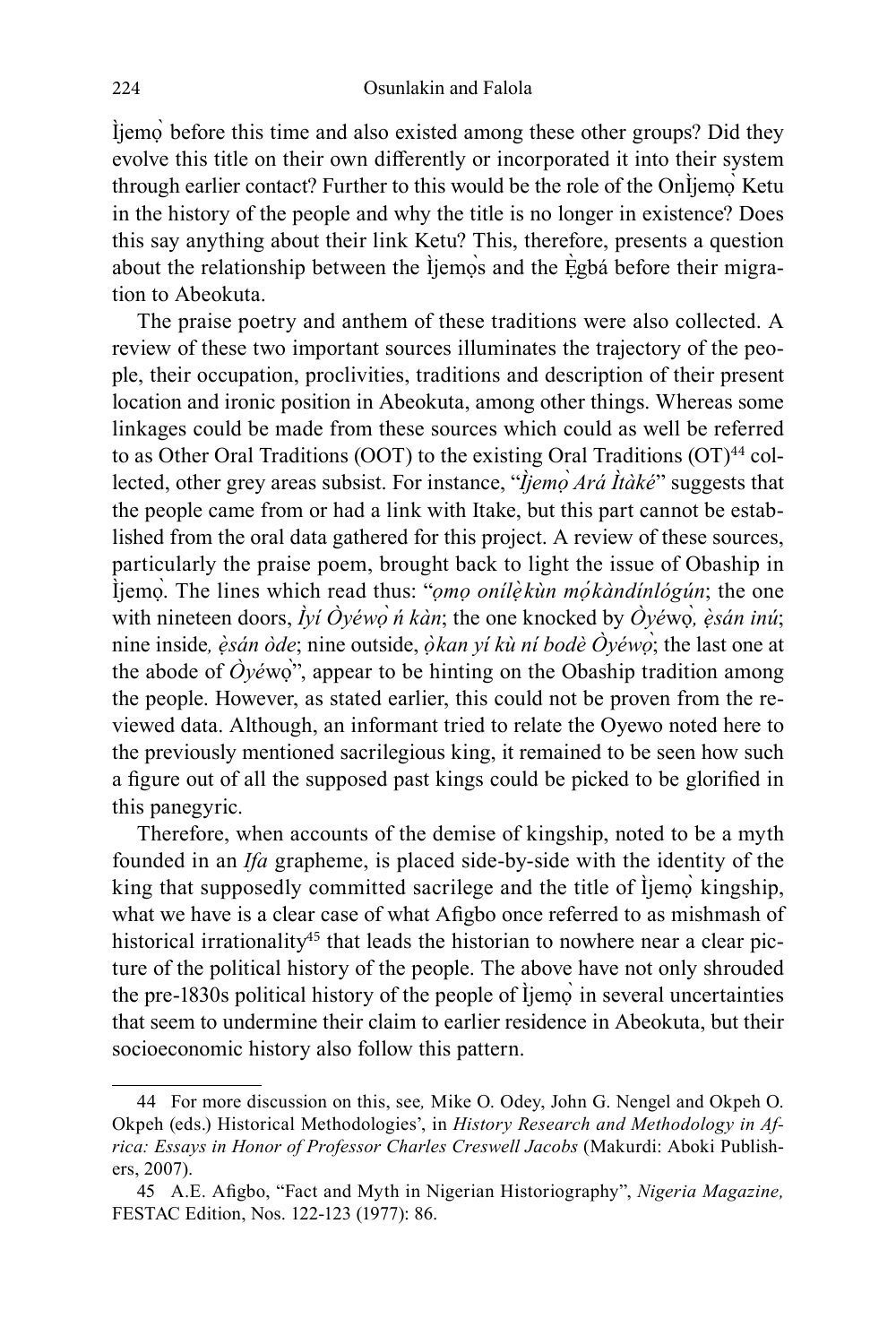The nineteenth century crises in Yorubaland that began in the twilight of the previous century and lasted until the late nineteenth century had pursued several groups of villagers and peoples away from their homes in an area known as the Ègbá forest.<sup>46</sup> Within the length and breadth of this forest, various settlements and villages had forged a collective identity under the banner of the name Ẹ̀gbá and the leadership of Lisabi, essentially to wrestle them from the imperial pursuit of the old Oyo empire.<sup>47</sup> Sacked from their farms and villages by Ife, Oyo and Ijebu forces, some of these people took refuge in other villages while many others were taken as war captives. Among these captives were Lamodi and Sodeke, the two men that later led the people out of Ibadan where the allied forces resided. This encompassed the Ègbá forest which was later built into a dominant town in the Yoruba country. Ibadan, as the location became known, was home to the best and largest army of warriors in Yorubaland and consequently, one with the largest concentration of slave population as part of the war spoils.<sup>48</sup>

47 Indeed, as expressed by Sotunde, "little is certain about the origin of the Egba as a nation… the origin of the Egba is impossible to determine with any degree of certainty or probability." F.I. Sotunde, *Egba Chieftaincy*. Identifying this root has eluded historians and even the Egba people for a long time as discussions have always shifted away from this area. Nonetheless, given the history of the people, this could be taken as a collective identity by autonomous polities in the areas later known as the Egba forest, for sociopolitical considerations, and not necessarily one that came about as a result of a blood relation. The unifying figure in this regard would be Lisabi, who around the late eighteenth century formed a communal structure called Traditional Mutual Aid Society (Egbe Aaro) which was later transformed into Egbe Olorogun at the time the Egbe Aaro was militarized for the purpose of resisting Oyo imperialism through violence. This communal structure brought the people in the area known as the Egba forest closer to one another and was enough to create for them a new collective identity, Egba, regardless of their differences and, at times, rivalry. The etymology of the word Egba might remain in obscurity, but from the brief trajectory provided above, it cannot be out of place to think of the name as a reference to one seeking assistance from a group of people or an individual, which was significantly the essence of the Egbe Aaro meant to boost agricultural production among the people so as to pay their tribute to Oyo and still have enough to fall back on for private and commercial purposes; as well as the Egbe Olorogun which was meant to ward off Oyo's imperial influence around this place. Historically, Egba thus suggest a collective destiny. As in the case of the term "Yoruba," this has been used to refer to the people regardless of the time of reference, before or after the late eighteenth century when the identity most likely emerge.

48 B. Awe, "The Ajele System: (A study of Ibadan Imperialism in the nineteenth century)," *Journal of the Historical Society of Nigeria* 3, No. 1 (December 1964): 47-60;

<sup>46</sup> Ajayi and Smith, *Yoruba Warfare in the 19th Century* (London: Cambridge University Press, 1964); I. A. Akinjogbin, A. A. Adediran, and G.A. Adebayo, eds., *War and Peace in Yorubaland 1793-1893*, Selections from Papers Presented at the Conference on the Centenary of the 1886 Kiriji/Ekitiparapo Peace Treaty held at the Obafemi Awolowo University, Ile-Ife, 21-28 September, 1986, 695.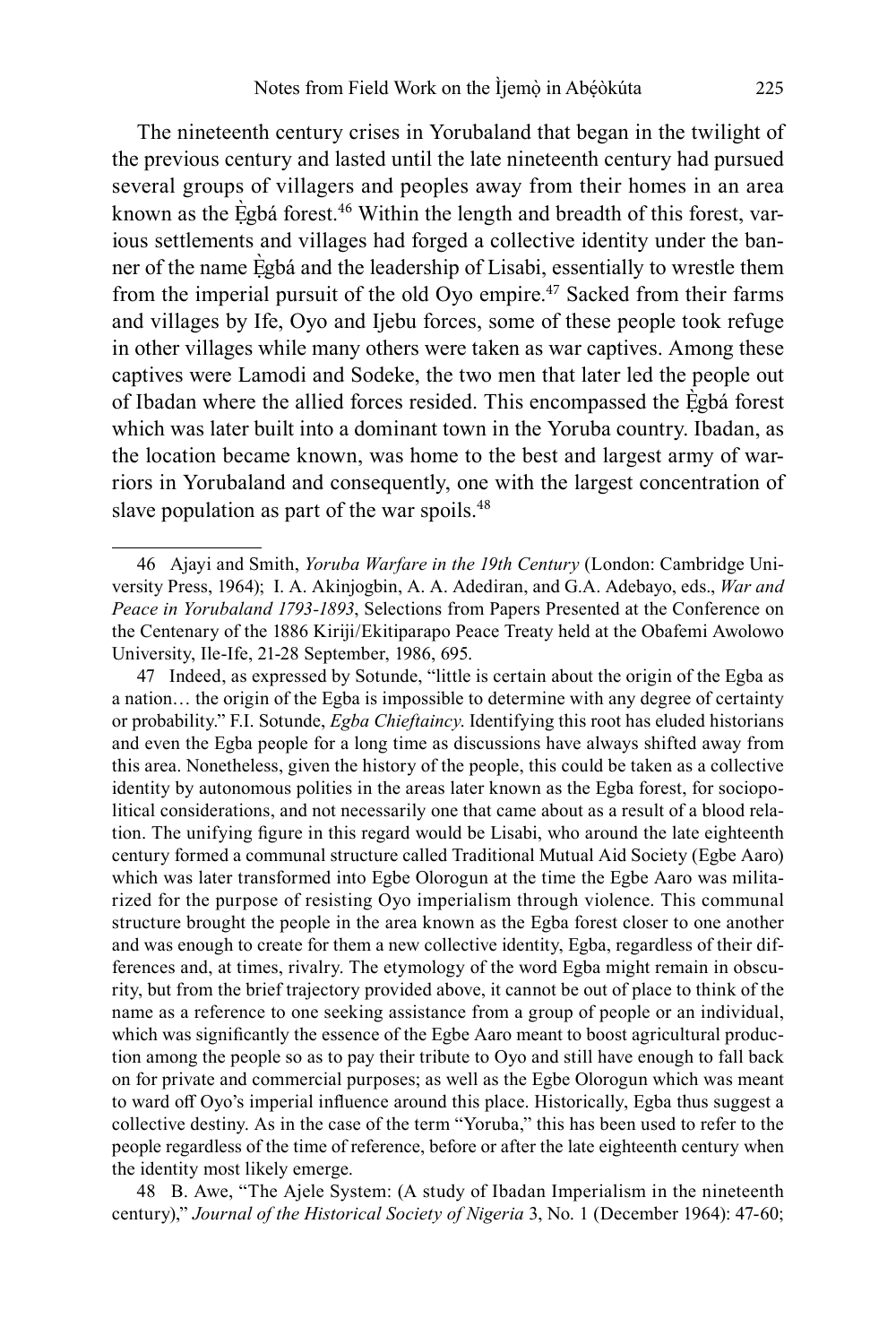Due to the inconsistency in the year the Owu war was fought, it is difficult to tell the exact year the Ẹ̀gbás were sacked, but it possibly occurred between 1817 and 1821. The fall of the Ẹ̀gbá forest and homes to the Ibadan forces took place almost immediately after the fall of Owu to these same allied forces, as a form of punishment for their non-involvement in the war. However, the period in which this war was fought has been subjected to debates that offer dates ranging from c.1812-c.1817, to c.1817-c.1821 and others within the range of c.1812-c.1821. When this date is put side-by-side the period the people escaped out of Ibadan under the leadership of Sodeke, around 1830, the Egbás must have been stranded in Ibadan under the lordship of the allied forces for approximately a decade. Different accounts painted their flight from Ibadan as a disguised mission that beats the imagination of Ibadan forces, leading to the death of one of their leaders, Lamodi, in the hands of the Ibadan chiefs.<sup>49</sup> Given the circumstance of their flight, the best they could do was to leave Ibadan with little quantity of food to last them for the first few days on their journey. It is therefore expected that, together with their kinsmen said to have been migrating to this location since their displacement, the Ègbá migrants were received by the people of Ìjemò.

While it might be tempting to think of the Ìjemọ̀s as part of the scattered peoples from the Ẹ̀gbá forest that came to occupy Abeokuta in the aftermath of the fall of Ẹ̀gbá towns and forest before the arrival of Sodeke-group, more so given that the Chief Soluade's account earlier referred to talked about a period of migration we have identified as one taken in the nineteenth century, this position is contested by many parts of the traditions of the people which establish their presence in this area centuries earlier. Curiously, virtually all scholars that have worked on the history of Abeokuta would delve into the troubles of forming a new community of people in that location without a mention of the roles played by the Ìjemọ̀s, their earlier settlers.<sup>50</sup> This role will be hard to elude these latter migrants who must have added it to their traditions, or the researcher, who must have been curious about how a vast group of people survived a place without readymade farms or food. The implication of the silence about the hospitality of the Ìjemọ̀ people and their ability to share their harvested crops with the refugees suggests that these migrants actually waited until their newly cultivated farms began to produce harvest or bought all they needed as food while waiting for their harvests. In the case of the latter, the Ìjemọ̀s must have gained so much economic advantage over the rest for one reason: according to the traditions, it was based on their

Toyin Falola, *The Political Economy of a Pre-Colonial African State: Ibadan, 1830-1900* (Ile-Ife: University of Ife Press, 1984).

<sup>49</sup> Samuel Johnson, *The History of the Yorubas.*

<sup>50</sup> Saburi Biobaku, "The First 150yeras of the Egba."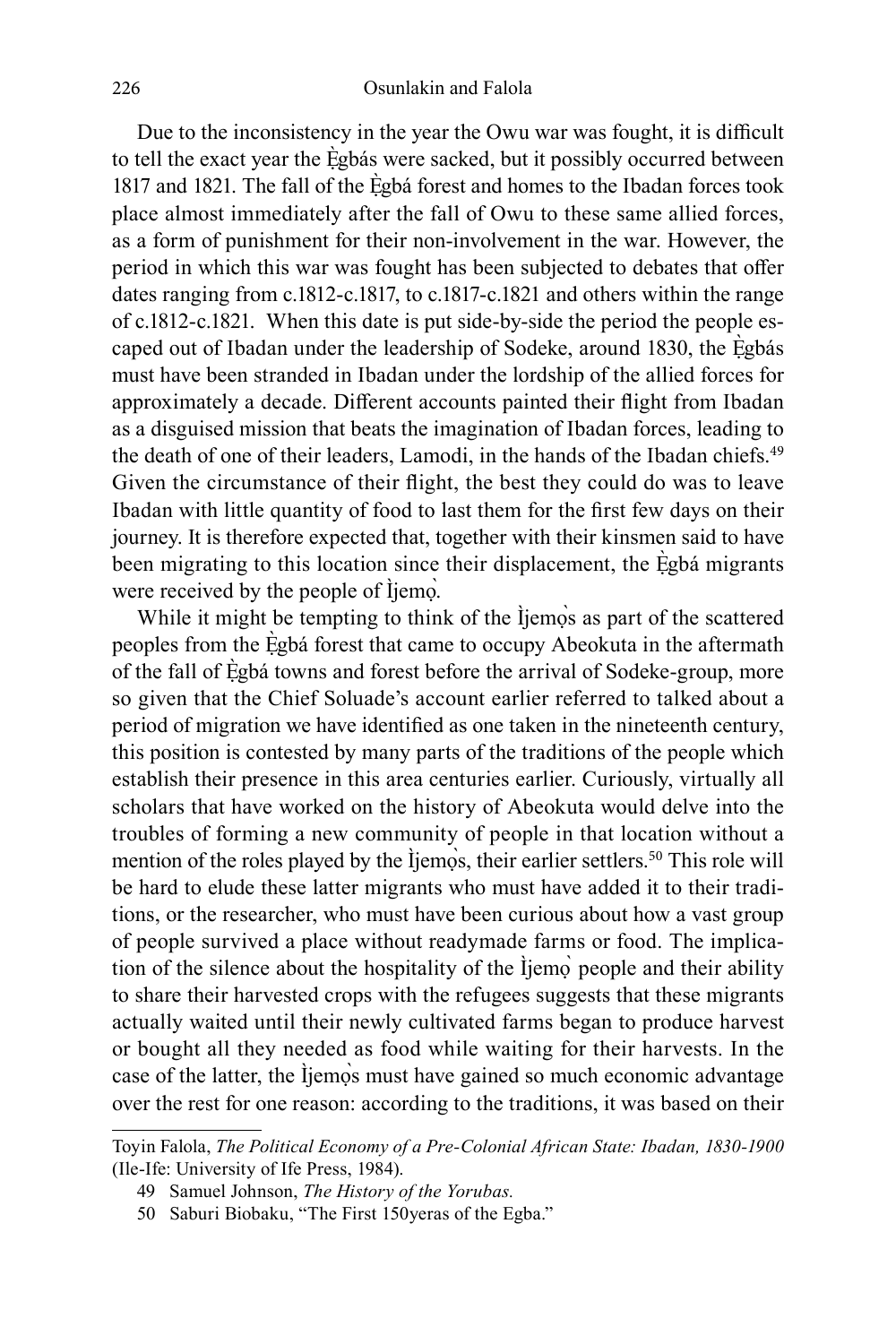vast portion of the land that majority of the new migrants settled, including Sodeke. But this was not the case as it is often the practice that economic advantage brings about political power, both of which the people lacked during this period. This brings into question the economic structure of the Ìjemọ̀s before the migrations of the 1830s and its impacts on the post-1830 Abeokuta. However, from extant literature, what we do know about this period in Abeokuta is that the society survived mainly through raids, especially of western Yoruba communities then under the political control of Dahomey which had been encroaching this region following the crippling of  $Oyo<sub>51</sub>$  But the question still remained how they recuperated before they were able to organize to the degree of organizing raids and invasions.

Even though the collected oral data gave us access to the traditional geographical stretch of the Ìjemọ̀s in a somewhat vivid picture—and which as it would be seen anon, somewhat justified their claim of earliest settlement in Abeokuta—it provides us with no evidence of relations between the Ìjemọ̀s and their earliest neighbors, like the Itokos, Ikopa, and others in Yorubaland or beyond at the time. The only area of relation noted in this data survives in the realm of myths, but conspicuously absent in the scientific. Asked about the relationship between them and the earliest neighbors, various informants claimed ignorance of this aside the fact that when they came to their present location at Oke-Ìjemọ̀ they lacked the means of making fire to cook and do other things, but only had water sourced from a pond called Kekere Owu which now falls within the Ìjemọ̀ territory. The traditions then continued by saying that the Ìjemọ̀s later saw a flame of fire in a far distance which they traced to the Ìtokòs. In their own end, the Ìtokòs had no water. So, the Ìtokòs gave the Ìjemọ̀s fire, while the Ìjemọ̀s gave the Itokos water. It is elementary that there were no matches during the period under construction here to make fire, so what exactly were the Ìjemọ̀s deprived of then that the Itokos had in making fire? And more importantly, how have they been cooking and warming themselves centuries before moving to Oke-Ìjemọ̀ where they met the Ìtokòs? Beside these, it could be taken that the pond in question served both communities at a time in the history, and this myth is nothing but an attempt to establish a sense of brotherhood, or long existing relations, among these earliest communities. A good ploy to ensure unity between the two.

The question of the relations of the Ìjemọ̀s with other villages and towns around them is imperative in gaining access to their economic structure, and

<sup>51</sup> I.A. Akinjogbin, *Dahomey and Its Neighbours 1708-1818* (New York: Cambridge University Press, 1967); A.I. Asiwaju, "Dahomey, Yorubaland, Borgu and Benin in the Nineteenth Century," in *General History of Africa: VI Africa in the Nineteenth Century until the 1880s (Abridged Edition)*, edited by J. F. Ade Ajayi (ed.), 699-723 (Paris: UNE-SCO Publishing, 1998).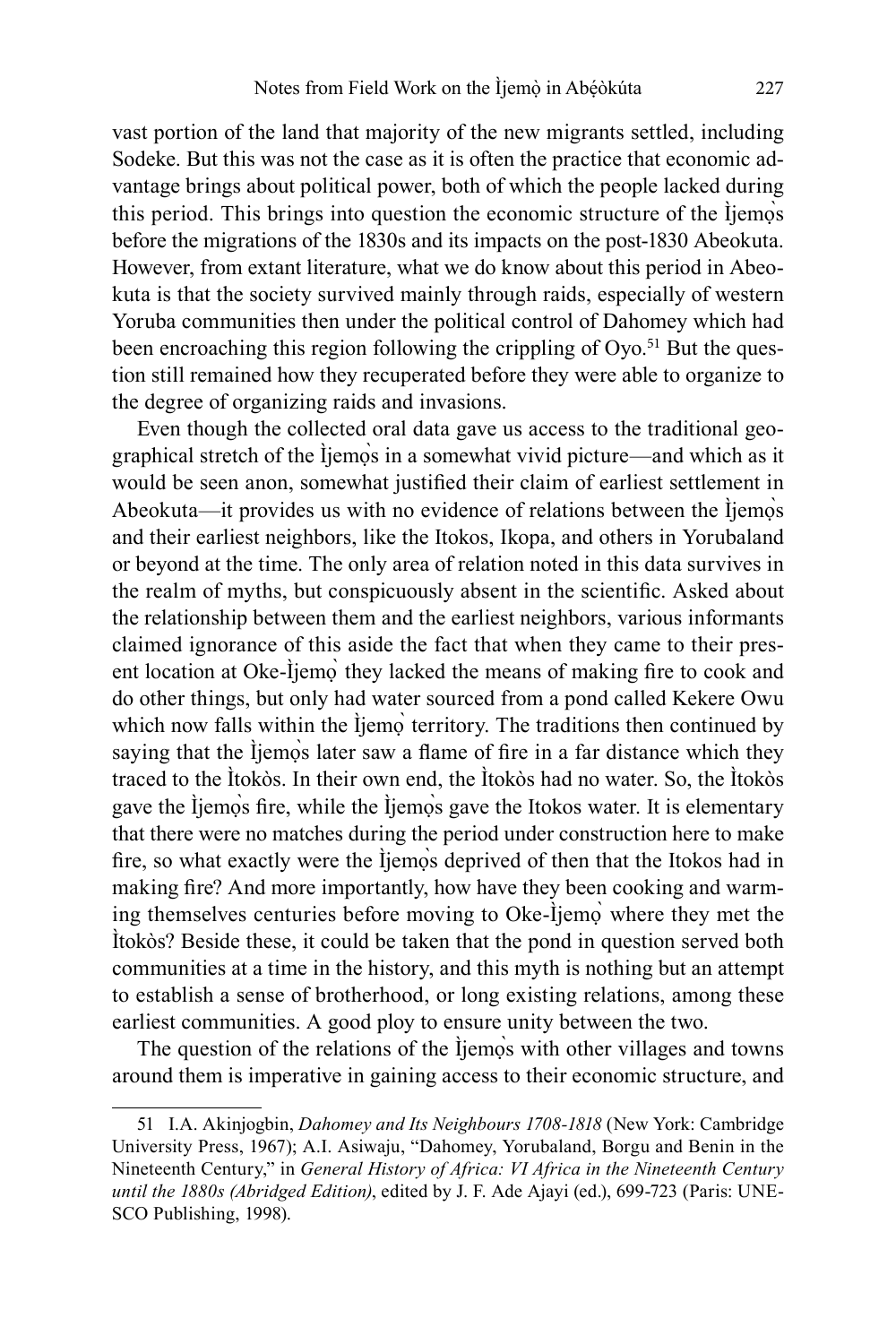some other aspects of their existence as a people in that area. Yet, none came forth during the fieldwork aside from the insights provided us by a common saying among the people, which goes thus: "*kékeré Ìjemọ̀ alápẹ, àgbà Ìjemọ̀ Alápẹ*." This is in reference to their ancestral specialization in pottery-making.<sup>52</sup> Meanwhile, a little explanation could be alluded to the silence of other parts of their OTs and OOTs on the subject of trade, and trading relations. Looking at the present location of the people in Abeokuta, it is surrounded by hosts of communities whose population only migrated with the post-1830 migrants, and hills and a body of water, which makes them appear to be the most secure of all the communities in Abeokuta.

Sodeke's compound himself is located at the backyard of the people, and it is on record that this location was given to him, just as the rest were purposely settled in their locations to provide security for the Ìjemọ̀s. If not deliberate, this will only be a matter of coincidence for the Ìjemos to be securely located in a place where they are shielded by the rocks that characterize the city more than any other group, and at the same time, geographically protected by stronger communities. Now, if all the communities that surround liemo were populated by post-1830 migrants, we only have the Ìtokòs left in that area who have stayed long enough to have some form of relations with the Ìjemọ̀s. However, as a small community of people which these earliest settlements— Ìjemọ̀s, Ikopa, and the Ìtokòs— must have been before the 1830 migrations, it could be argued that both were sufficiently catered for by the vast arable lands that they were surrounded by. In this, their situation will not be peculiar from historical developments in other places, as in Ijebu and Bariba, for instance. In both cases, it took a major defeat of the existing structure in battle to be recalibrated; the former from the British in the nineteenth century and the latter from the Songhai Empire in the seventeenth.<sup>53</sup>

Talking about vast arable lands, the topography of Abeokuta is such that provided for a decentralized society even before the 1830s. Rocky and muddy in some parts, traditions among the Ìjemọ̀s attest to the fact that the people

<sup>52</sup> Recorded note by Dr. M.O. Omidiji, Chairman of the Ìjemọ̀ History Project. This is further reinforced by other documents and interviews. A statue, named, Iya Alape, has since been constructed at the junction leading to the town hall of the community.

<sup>53</sup> Although these polities had economic relations with other people, this was restricted to the outside as trade did not flourish within their walls. Meanwhile, their involvements in outside trade can only be seen as part of the implication of the growth of their polities. This could further explain the itinerant nature of Ijebu traders. Adekunle O. Julius, "Borgu and Economic Transformation 1700-1900: The Wangara Factor," *African Economic History* 22 (1994): 1-18; E.A. Ayandele, The *Ijebu of Yorubaland 1850-1950: Politics, Economy, and Society* (Ibadan: Heinemann Educational Books Plc., 1992); B. Sofela, *Egba-Ijebu Relations: A Study in Conflict Resolution in 19th Century Yorubaland* (Ibadan: John Archers Publishers Limited, 2000).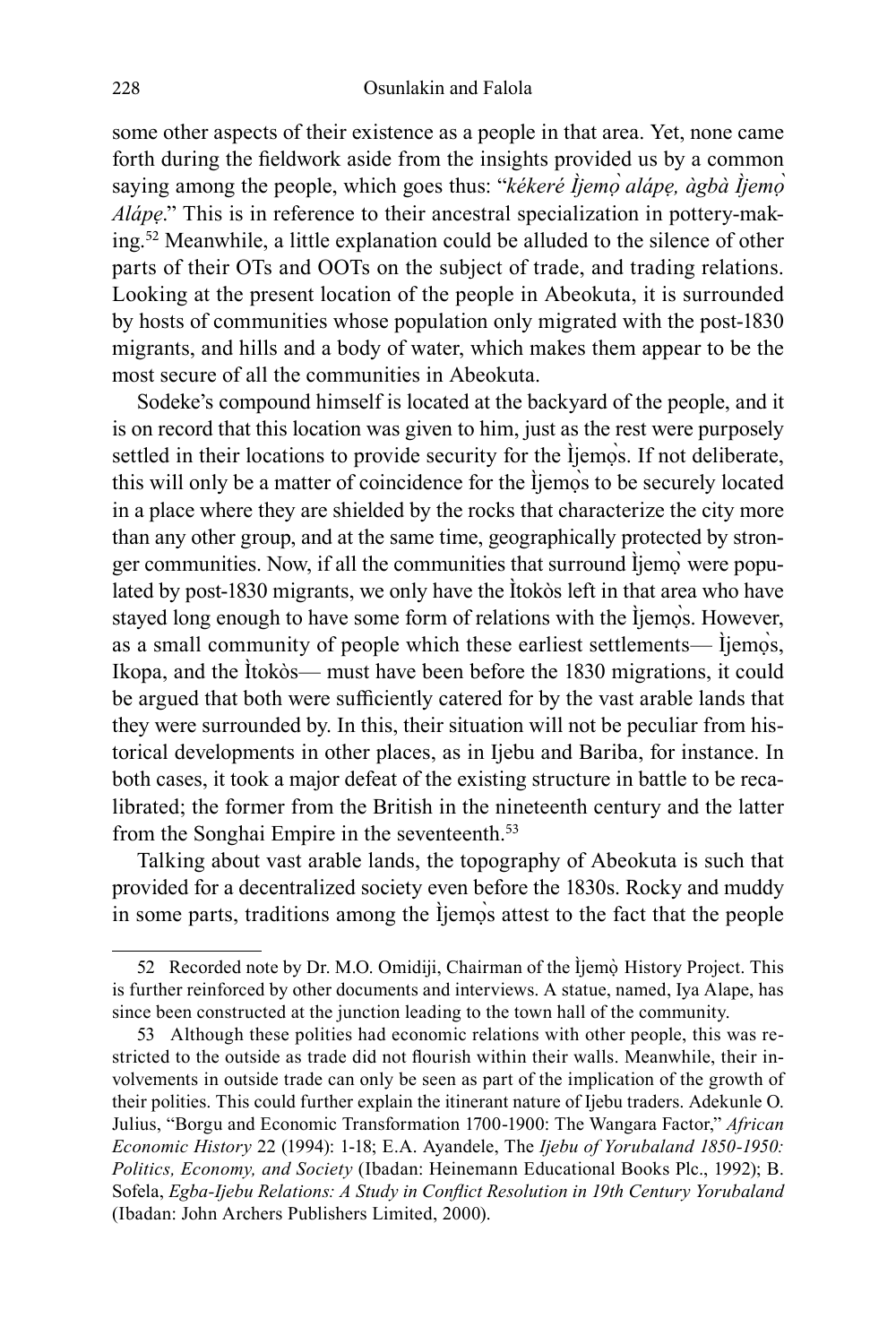moved from different locations in the territory today known as Abeokuta before finally settling at their present location in a place known as Oke-Ìjemọ̀. The journey from Gbore to Ogbe, according to the accounts, could not have been unconnected to the question of topography. In all of these migrations, the Ìjemọ̀s have been able to maintain their pottery-making tradition.

That said, in light of the fortification their presence at Oke-ijemo provides them, settling on a hillside with less space for farm cultivation cannot be adduced to the need for arable land, but security.<sup>54</sup> But then, all these details are conspicuously missing in the traditions gathered during the field work. If the Ìjemọ̀s had settled at Oke-Ìjemọ̀ before the coming of Sodeke-led migrants, what necessitated their choice of this auspicious location? Many scholars have done a great deal of work on post-1830 Abeokuta, which has become the typical starting point of accounting for the traditions and development of the city, and the condition of its people. Shedding some insights into what living in Abeokuta during this period meant, Asiwaju explained that:

In the 1850s and 1860s, an important target was the new Ẹ̀gbá-Yoruba state of Abeokuta whose rise was viewed in Agbome as a threat to the independence of Dahomey. This danger became real with Ẹ̀gbá military activities and associated political expansion into the areas of western Yorubaland where Dahomey was also conducting its raids. The clash between the two in the Awori town of Ado-Odo in 1844 and the eventual defeat of Dahomey, sowed the seeds of future acrimony between the two. Although the two direct attacks that Dahomey conducted against Abeokuta in 1851 and 1864 met with resounding failure, the punitive expedition against Ègbádo allies of the Ẹ̀gbá led to the destruction of Isaga in 1862 and the attendant devastation of the surrounding area.<sup>55</sup>

To take it from the general formation of Abeokuta, it is a norm for each group to have a farm-home and city-home settlement. The idea of home in Abeokuta is such that the people navigate between these two homes as the former feeds the latter. Considering this formation, and the fact that Oke-Ìjemọ̀ is located at the heart of Abeokuta surrounded by other communities like Ake, Kemta, Ijaiye, Ijako, Ago-Oko, Ikija, Ijeun, Itoko, Ijoko, Iporo Sodeke, Eruwon, Ikopa and others, this location must have been purposely chosen for the protection of the Ìjemọ̀s at the same time others took their

<sup>54</sup> This view was in fact shared by the Apènà and Agogun Soriola during one of the interview sessions the research team had with them on different occasions.

<sup>55</sup> A.I. Asiwaju, "Dahomey, Yorubaland, Borgu and Benin in the Nineteenth Century," in *General History of Africa: VI Africa in the Nineteenth Century until the 1880s (Abridged Edition)*, edited by J. F. Ade Ajayi (ed.), 710.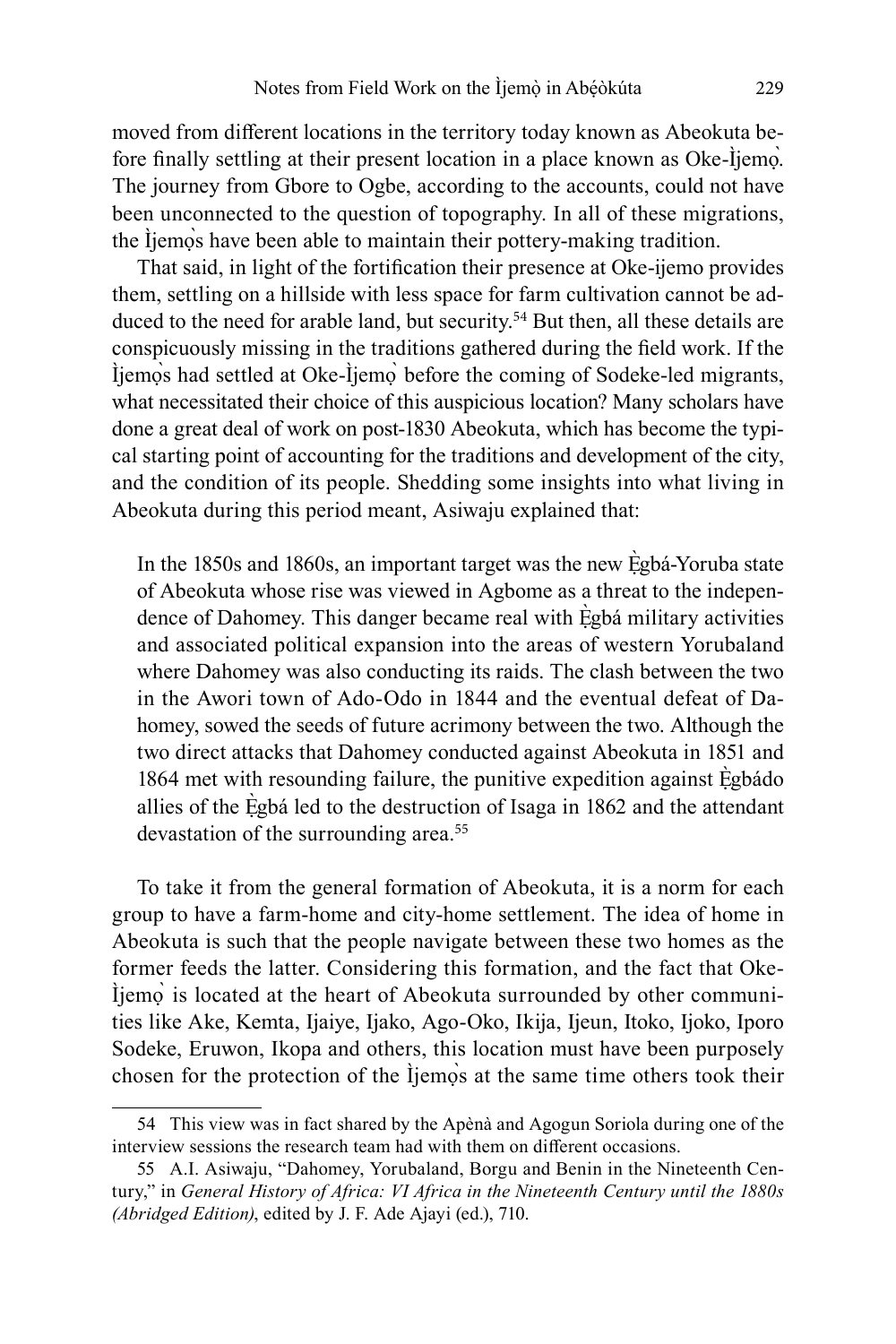positions upon their migration around 1830. According to Chief Soluade, "It is the only township bounded by the greatest number of other townships…"<sup>56</sup>

This is not to refute the claim that the people had been coming to that area for hunting and other purposes before 1830s, and by virtue of this, entitled to the claim of ownership of the forest as it was the practice then. However, the choice of that location for their city-home is less likely to have been facilitated by events before this time, especially since there is no evidence of a dire security challenge at Ogbe. In fact, a saying among the people goes thus: *Ìjemọ̀ re'le, Oba re'Ko* (Ìjemọ̀ is our home, while Oba is our farm). According to the Apena of the community who is knowledgeable about the land and geography of Abeokuta, after the Ìjemos left Gbore, for Oke-Ìjemo, the space was occupied by the Oba people in Abeokuta: "So when leaving Igbo-Ore (also known as Gbore) which was later inhabited by the Oba people, the Ìjemọ̀s would say they were going home, and going back they would say they were going to the farm."<sup>57</sup> Gbore is surrounded by the likes of Ibara, Onikolobo, Sodunbi, and Adigbe, and all of these locations according to the traditions were given to this communities by the Ìjemọ̀s. In any case, some of the people of Ìjemọ̀ stayed back at Gbore. Ostensibly, after distributing farmlands to the later migrants, the Ìjemọ̀s were still left with about 162 villages that have grown over the years into the largest of all the communities.

Since the methodology of this study didn't permit us to take accounts of the Itokos, we are left to believe, and which is probable even without an account from this community, that in addition to putting the people in a far more naturally protected location than the rest, Sodeke, the mighty warlord, was stationed at their backyard where they call Iporo Sodeke; a compound which still exists today. It is not necessarily that this location, which is a stone throw from Oke-Ìjemọ̀, was mandated or instructed by the Ìjemọ̀s, but the goodwill of Sodeke in addition to other considerations like its proximity to the symbolic Olumo Rock now worshiped by whole community in Abeokuta. It should be recalled that this was the period when security was dire as a result of the threat of Ibadan and Dahomey, and one of the primary measures often taken by precolonial states was the settlement of communities in close clusters. This arrangement in the town—Abeokuta— is such that lays credence to the Ìjemọ̀ story of earlier presence, even though the traditions have failed to fill-in the details. In view of this, the account of migration in Chief Soluade's pamphlet could have been in response to the need to bring all the polity within a close cluster.

<sup>56</sup> Soluade, *History of Ìjemọ̀* .

<sup>57</sup> Group interview with Chief Salami Ajisafe; Chief Olusegun Kujooro; and Chief Isiaka Bamigboye, age 73, a Transporter/Oluwo Oke-Ilado in Kemta, at the Ogboni Council Hall, 18th of March, 2019.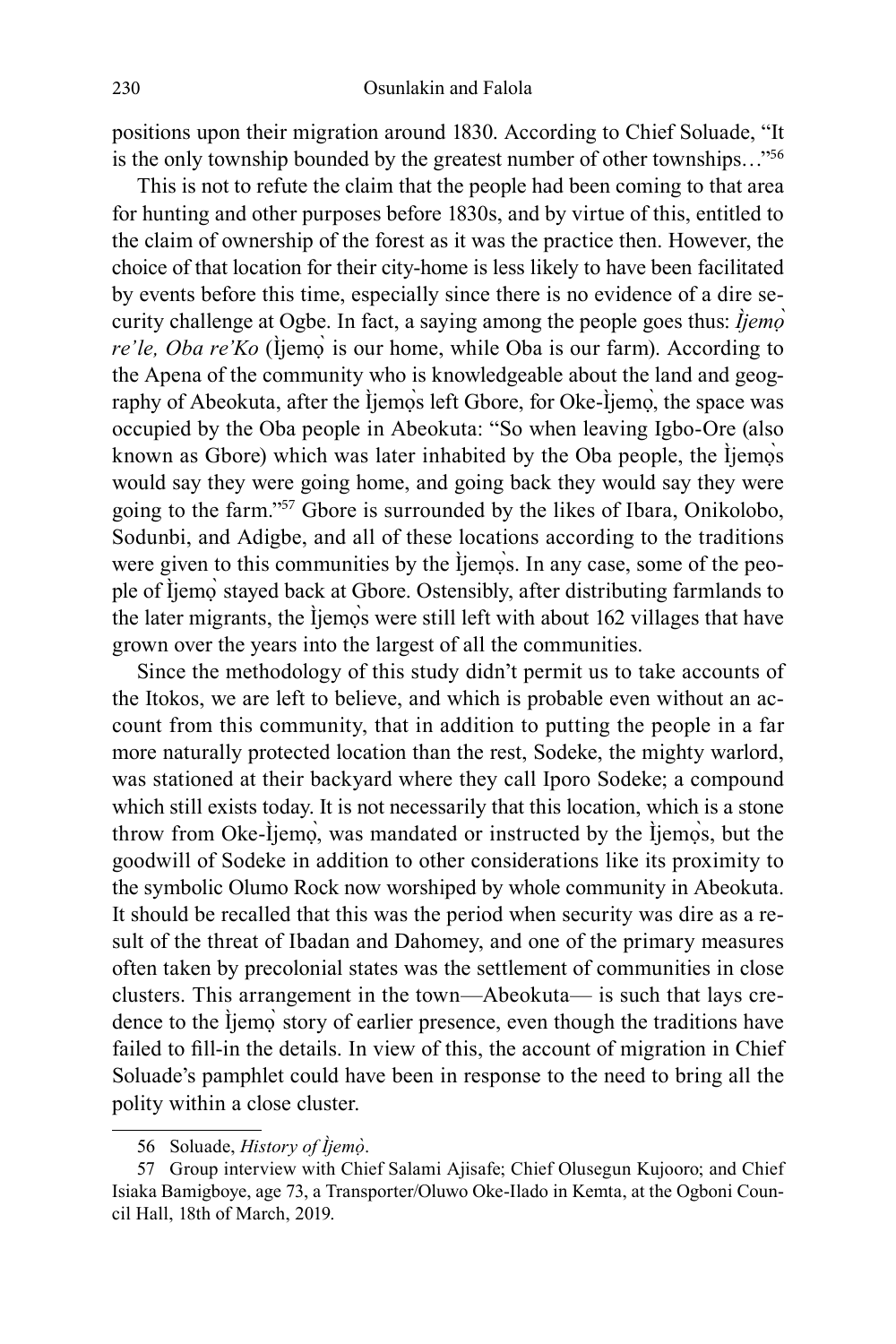Of course, as the history goes, if Sodeke was the abhorred visitor of the Ìjemọ̀s, then he was a powerful visitor that the people anchored their fate on. Not only were they assured of security under his protection as the invasion of their enemies, especially Ibadan and later, Dahomey, was imminent. At the time the need to structure the administration of the new settlement became vital, the Ìjemọ̀s were put under the Ake quarter/section. Is it then a coincidence that they fell under the administrative unit of Sodeke's kinsmen, and the most politically powerful of all the other three sections? This drives one to think of some sort of special relations between the liemos and the people of Ake. It is on record that the people of Ake own their historical root to Ketu, the same place where the Ijemos claimed to have originated. Although we couldn't visit Ketu nor confirm the Ketu origin of the Ìjemọ̀s during the fieldwork, the tradition of origin presented by Chief Soloude which alluded to one OnÌjemọ̀ of Ketu, noted above to be another title and figure of obscurity in the history of the people, keenly attests to this possibility. Could this have been responsible for the choice of Sodeke who heard of the presence of some of his kinsmen from Ketu in Abeokuta, to direct the Ègbá people to this location, and the warm welcome of the Ìjemo` which made them loose authority to the Akes without contestation? Other sections of administration in Abeokuata include the Gbagura, Oke-Ona, and Owu, with each having pockets of communities under their structure and each community with its villages and farmlands in Abeokuta.

In the same manner, the Alake, Oba Gbadebo, was once quoted to have related that "Ìjemọ̀s own Abeokuta." Again, one can only consider the popular saying that goes thus: No Ìjemọ̀, no State Capital; No Ìjemọ̀, no Ogun State."<sup>58</sup> Both remarks are attributed to their contribution to the permanent residence of the Sodeke-led group and various others in Abeokuta by way of giving out lands for farming and settlement. The question could be asked at this junction if the Ìjemọ̀s were so powerful that they could resist a forceful takeover of their lands by the Sodeke-led migrants. The simple shuts to this come in two ways: the circumstance of the Sodeke-led migrants which readily deprived them of making more enemies if they had wanted to find a lasting settlement and face whatever comes for them either from Ibadan, Dahomey, or Ijebu; and secondly, the friendly relations that existed between them and the people they met here. Given these circumstances, the Ìjemọ̀s are credited to have contributed tremendously to the city of Abeokuta, mainly by way of donating the vast land upon which it has built the modern government edifices like the Cathedral of St. Peter, the Centenary Hall, Ogun State Government Office, House of Assembly, Government Reservation Area, Water Corporation, Ogun

<sup>58</sup> Soluade, *History of Ìjemọ̀* , 7.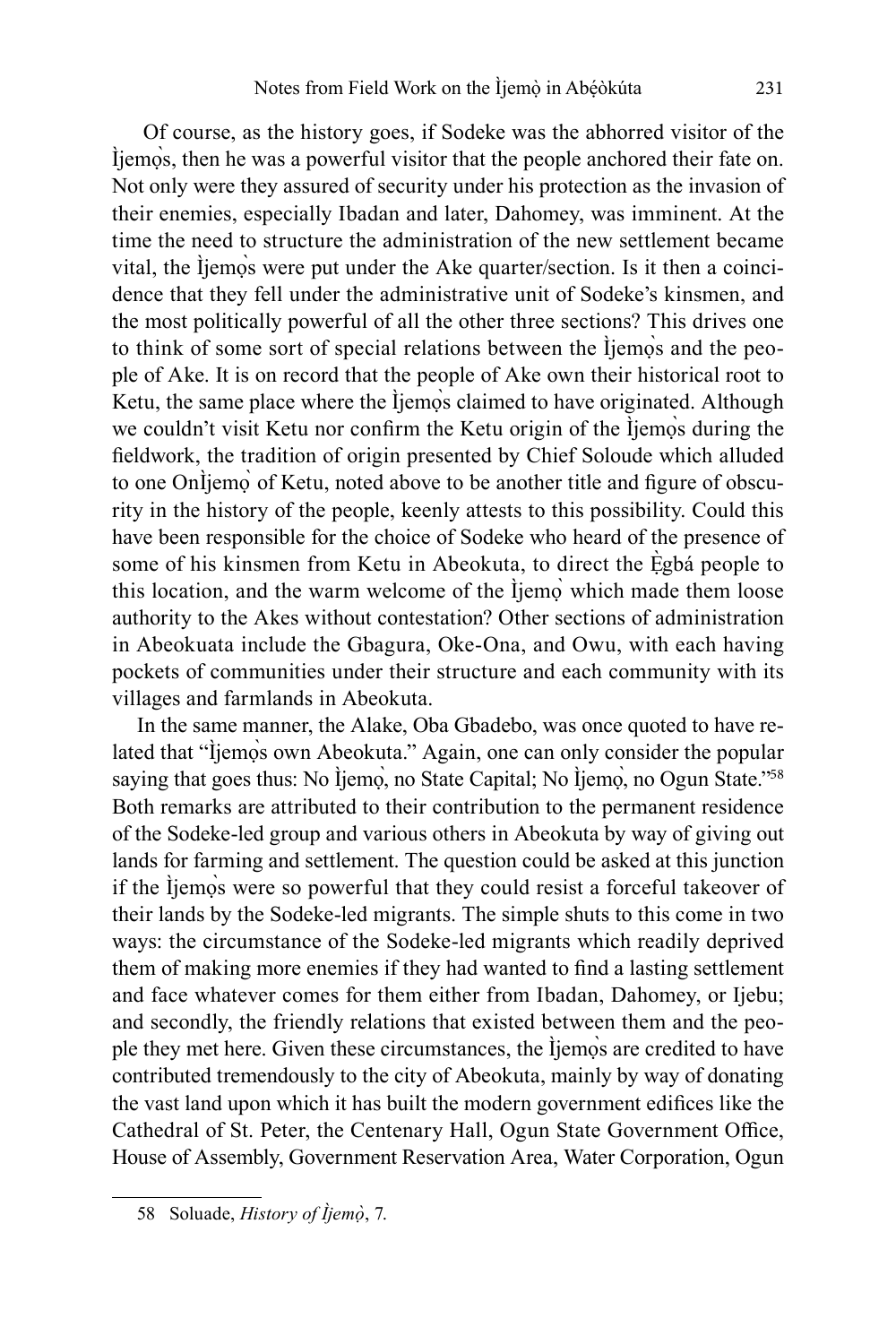State Broadcasting Corporation Studio and Office Complex, the secretariat and many others.<sup>59</sup> Yet, "of all the 143 townships in Abeokuta today, Ìjemọ̀ covers the largest land area stretching from Iporo Sodeke on her West to Ijaiye on her East—a distance of not less than one mile crow-fly."<sup>60</sup>

The worship of the symbolic and popular Olumo rock is said to be presided over by Ìjemọ̀ and Itoko priests who share the laps and the arms of the sacrificial cow each year. In the Ìjemọ̀ traditions, Olumo rock had always been worshiped by Itoko and Ìjemọ̀ people as a common deity and the celebration was only expanded with the coming of the rest of the communities in Abeokuta, thus the leading role they play in its veneration. This follows the common logic of administration in Yorubaland where clusters of autonomous villages are transformed into a single entity, mostly for security reasons. Put in another way, most Yoruba traditional polities that survive today grew as the accumulation of several sovereign polities, some of which are entirely subsumed by the larger and most powerful of them all. Although under a different circumstance, this was the case in the creation of Ife, and evident in the emergence of Ekiti, Akure, Owo, Ondo, Ijebu and other Yoruba towns and kingdoms.<sup>61</sup> In these places, as in Abeokuta, the first settlers are given the privilege to be in-charge of the principal deity of the community, even when they are not visible in political matters.

With this historic essence granted to the Ìjemọ̀s in Abeokuta, one can only be left curious, owing to the limitation of the methodology, about the roles of the Itokos, said to have arrived that location the same day with the Ìjemọ̀s in a tradition that could imply the same period, and Ikopa, another earliest community of people in Abeokuta, in the development of the city. The Ìjemọ̀s, like these communities, must have been greatly impacted by their visitors. For instance, the history of the Ogboni cult, which remains the traditional ruling body in the community, like the rest of the Ègbá communities, cannot be located in any period hitherto the coming of Sodeke. The story of "*Poké bí owúlà*" previously refuted as a farce, was conceived to mythologize the transition of Obaship in Ìjemọ̀ to the use of the Ogboni cult with the coming of the Ẹ̀gbás. From all indications, the Obaship system among the Ìjemọ̀, if it ever truly existed, was a weak institution that must have been operating what the Yoruba referred to as the *Ajewo* system: A system in which the Oba-elect rules from his personal home, in lieu of a central palace, and prominent among small towns and villages with less sophisticated political organization.<sup>62</sup>

<sup>59</sup> Ibid.

<sup>60</sup> Ibid.

<sup>61</sup> See, Akintoye, *A History of the Yoruba*, 26-27.

<sup>62</sup> G.J.A. Ojo, *Yoruba Palaces* (London: University of London Press, 1966).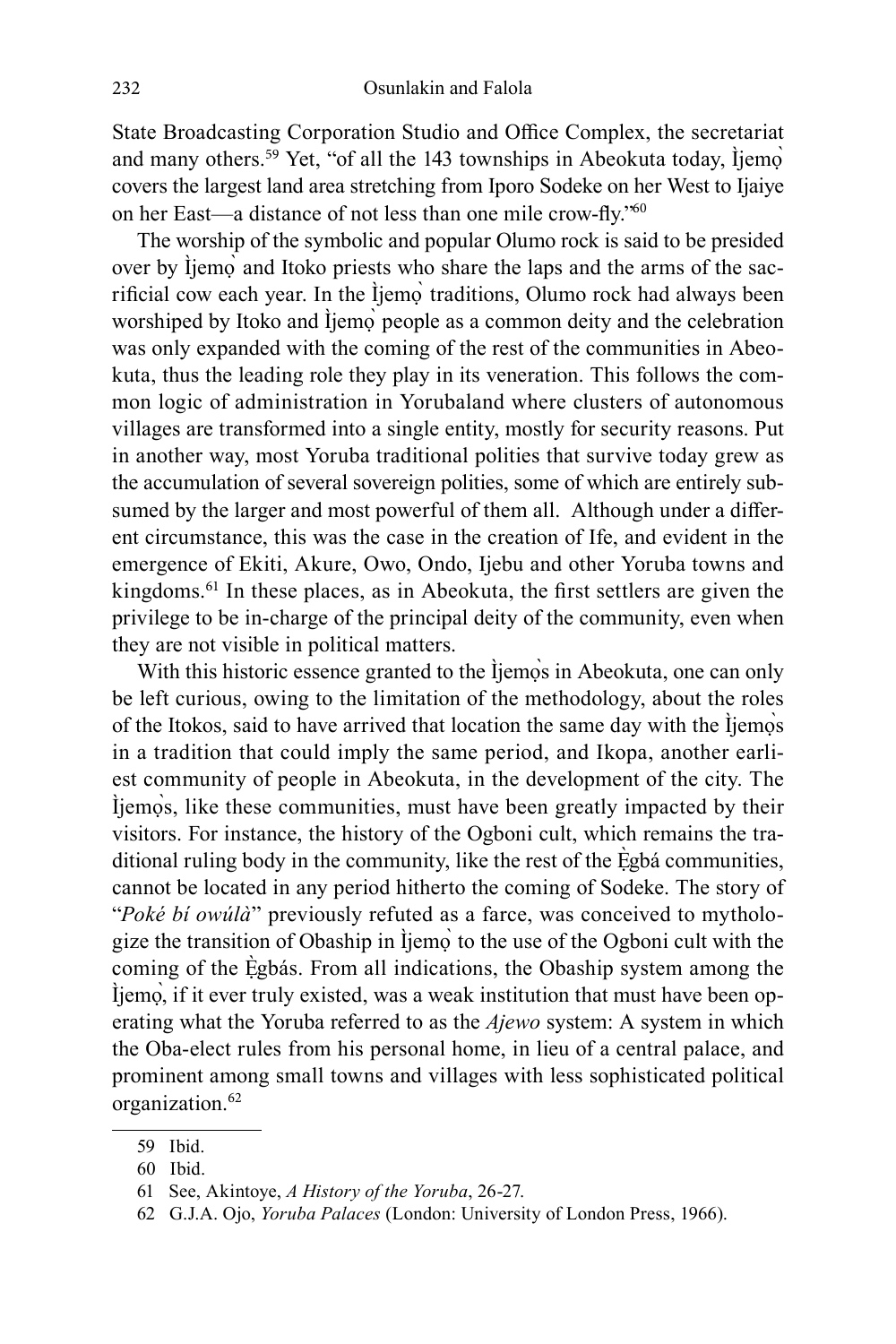Laying credence to this is that no ruined or living edifice points to the palace of the king of Ìjemọ̀ before the position was subsumed by the Ogboni structure. And neither is there any crown or surviving object that stands to symbolize this revered institution. In any event, Obaship in Yorubaland is a sacred tradition that is hard to erase from the culture of a people. Having dismissed the *Poke bi owula* context of the demise of kingship tradition among the people of Ìjemọ̀, the only reason that could explain this part of their tradition is the loose nature of rulership among the people because of the absence of a dominant royal line and constitutional structure of succession. It is in this way that structuring the polity around Ogboni rulership does not appear as a threat or distortion of their heritage, history and traditions, all of which are invariably protected, jealously, in every polity. Explaining the above clearly from the general trend in nineteenth century Yorubaland, Asiwaju wrote that:

The new situation made for the emergence of warriors as the dominant class and the eclipsing of the pre-existing monarchical class. This is particularly true of the Yoruba area where the obas lost control to the baloguns or warlords. The experiments with military dictatorship in Ijaiye under Kurumi, federalism in Abeokuta under Sodeke and constitutional monarchy in Epe under Kosoko illustrate the efforts in nineteenth-century Yorubaland to fashion new constitutions appropriate for the political management of the new society generated by the wars.<sup>63</sup>

All of these effectively truncated the Obaship tradition in Ìjemọ̀, and the less celebration of this tradition by the people explains the quagmire of explaining this tradition. Events from the period the Sodeke-led groups and others fled to Abeokuta onward, was met with rapid changes in this territory. The location not only became one of the three hotspots of military prowess and warriors in Yorubaland, it witnessed rapid modernization at the rate in which only those at the center of the changes benefited from the transformation in terms of political and economic power. None of these favored the Ìjemọ̀s. Adding to the military prowess of the Ake community, on the other hand, was the reverse migration of freed slaves from different locations in the Atlantic world. Many of this population who resided at or belonged to the Ake section became the vanguard of the transformation of the town into modernity. As put by Ajayi:

 The reverse migration of emancipated slaves from Cuba, Brazil and other places back to their original home along the coast of the Mono-Niger

<sup>63</sup> A.I. Asiwaju, "Dahomey, Yorubaland, Borgu and Benin," 710.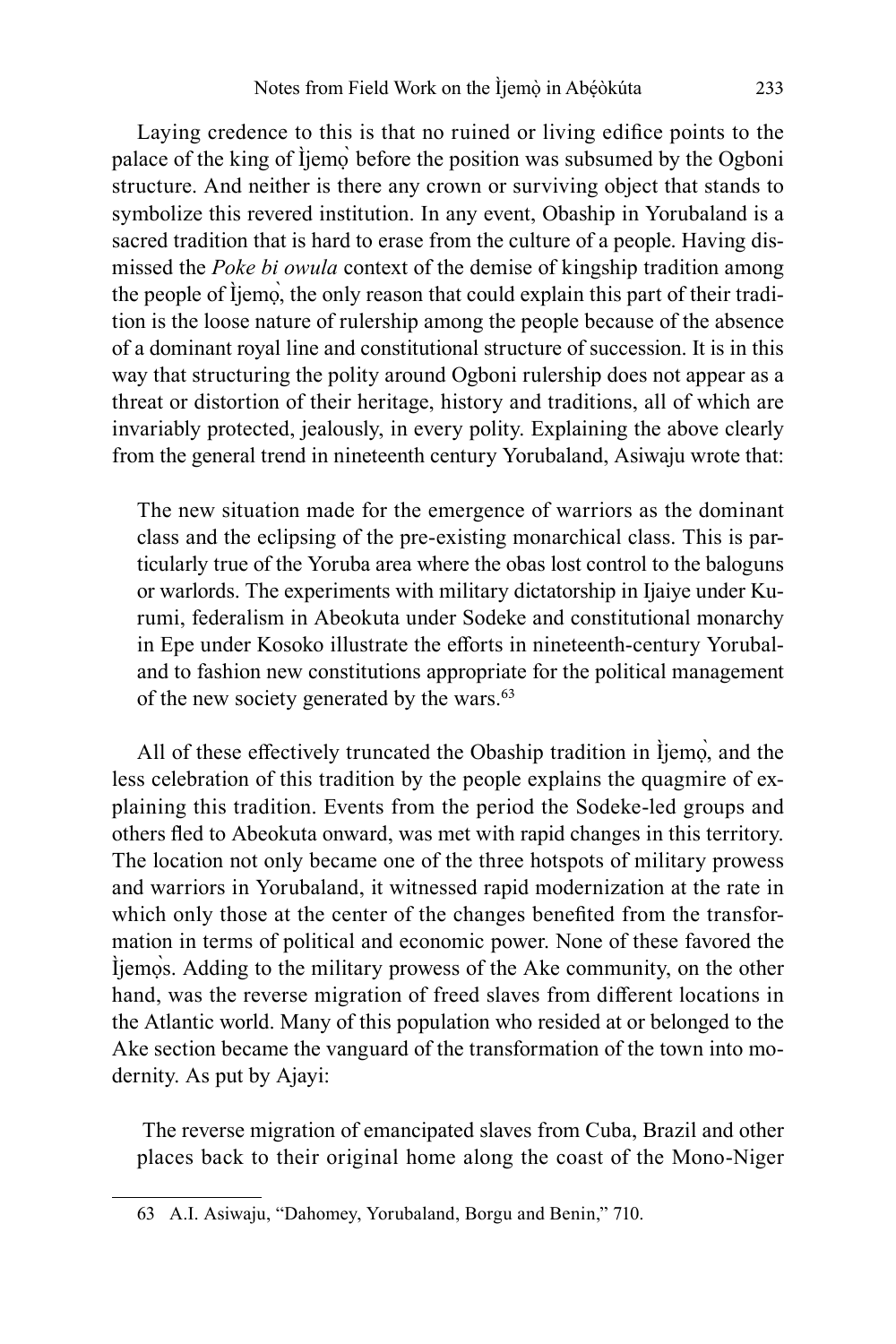region became an important fact in the spread of Christianity, western education and skills and the modernization process generally."<sup>64</sup>

At this point, every member of the town struggled to take part in this transition so much so that those who could have revived the Obaship tradition looked elsewhere. This is more so that its supposed insignificance to the evolution of the community and its traditions as well as that of the larger town (Abeokuta) that was responsible for its demise in the first place appeared to be extant. With the support of the emancipated slaves, the status of the Alake was reinforced, leaving others, including the original inhabitants (i.e. the likes of Ìjemọ̀, Ikopa, and Itoko) under his central watch. Buttressing their claim of earliest settlement, the Ìtokòs are also in the same Ake section with the Ìjemọ̀s, along with others like Ikopa, Itoko, Irowo, Adao, Abaka, Erunwon, and about twenty more communities. Aside Ijemo, Ikopa, and the Itoko, these were communities of later migrants, led into Abeokuta at different times by their leaders. Together, they became known as Ègbá Ekún (a sub-section of the Egbá Ake).

The term "*E kún*," according to the Ìjemo` traditions, and somewhat backed by literature on Abeokuta,<sup>65</sup> is in reference to the fact that other  $\dot{E}$ gbá groups paid this group of communities homage when they got to the location because they had settled earlier; "*Ẹ k*ú*n*" being a form of salutation among the Yoruba which could be given in different contexts. This is more so especially when we consider the context given by the Ìjemọ̀ traditions which described *ẹ kún* as the shorter version of *ẹ kú ilé,* a salutation used in welcoming one to a place among the Yorubas.<sup>66</sup> Meanwhile, *ẹ kún* on its own could imply the Oyo Yoruba manner of salutation in any given situation. Either of the interpretations further speaks to the migration pattern of the groups that occupy Abeokuta today.

The likes of Ibara, Igbein, Ilewo and others who were the last set of refugees that fled to this location belong to the Ègbá Agbeyin section of the town; *A gbè yìn* implying those that came last (late arrivals). Those that fall in-between this are known as the  $E$ gbá  $\hat{Ar}$ in, i.e. those at the middle; Ake itself belong to this sub-section, implying that the migrant communities noted in the *ẹ kún* sub-section migrated to Abeokuta before the Sodeke group. Expressly, we have Ekú, Arin, and Agbèyin to describe the trajectory of the Ake section of Abeokuta polity. Curiously, however, not only were the İjemòs ignored in the political structure of the town, Abeokuta, their historical currency is far

<sup>64</sup> J.F. Ade Ajayi (ed.), *General History of Africa,* 289.

<sup>65</sup> L.A.K. Ogunwoolu, *Oba Adedotun Gbadebo*, 42-45.

<sup>66</sup> Group Interview with Justice Omotosho, Chief Olusegun Kujooro, and Chief Salami Ajisafe.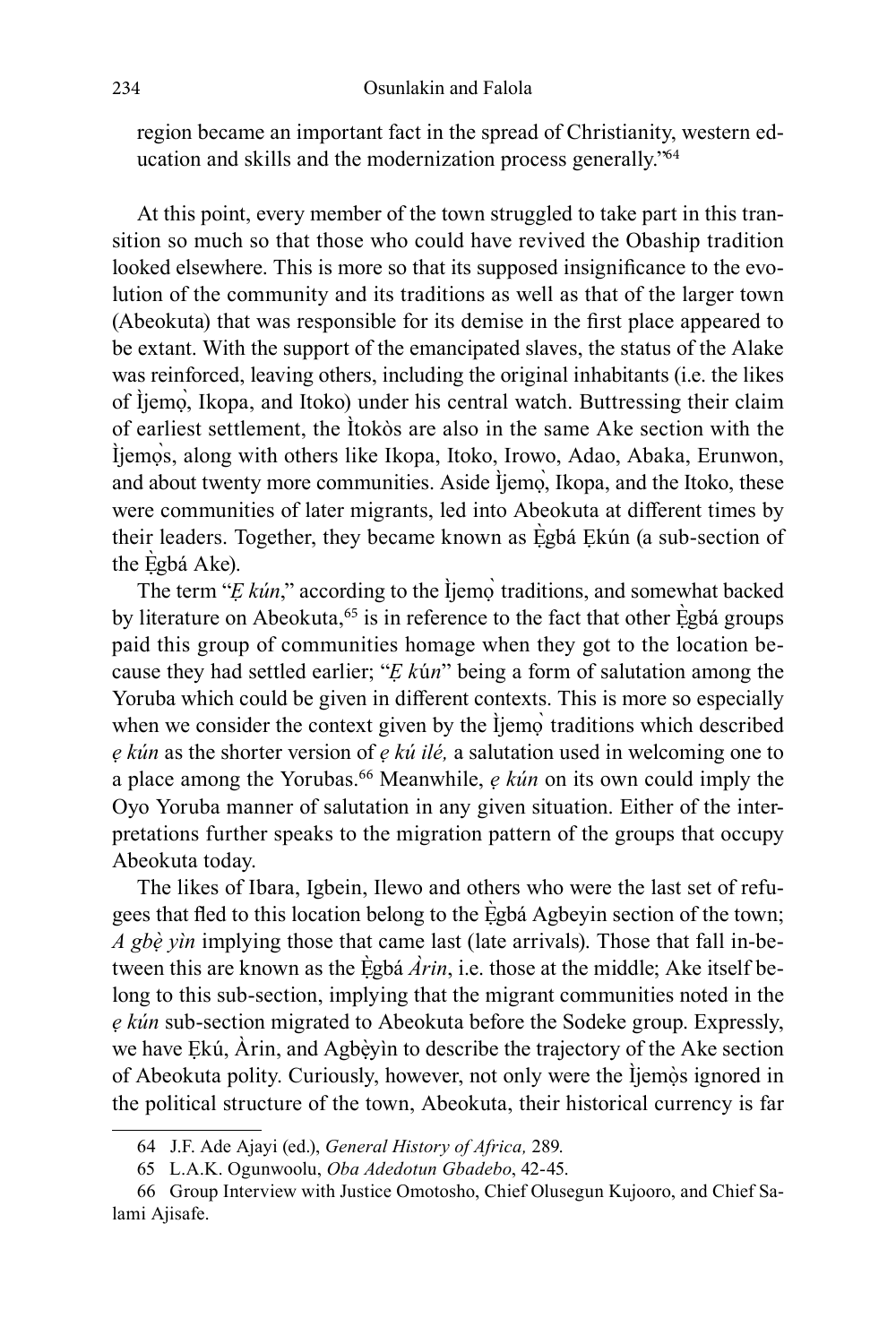waned in the sectional administration of Ake. For instance, none of the five principal chiefs in the Ake section, that consists of twenty-five townships, is from ljemọ̀.<sup>67</sup> It cannot be out of place to suggest that this arrangement was in-line with the preference now given to military prowess than any other consideration in the political formation of Yoruba towns following the fall of Old Oyo. This was the time military talent supplanted royal blood or tradition of first residence.<sup>68</sup>

If there is any part of the collected traditions of the people that could be regarded as fairly full enough to be developed upon, it is the aspect of their religion and festivals. Even with this, this area still needs to be reexamined together with the observations above. According to the collected oral data, the Ìjemọ̀s celebrate about five festivals, viz: Ọdún Ifá, Ọdún Aláṣẹ, Ọdún Arẹmọ, Ọdún Orò and Ọdún Egúngún; in fact, one informant mentioned Eluku among these deities. But of all these five, only two were elaborated upon in the reviewed data— Ọdún Orò and Ọdún Egúngún. Perhaps, a careful observation of the performances, objects, poems and other symbols of ritual linked to these traditions could help illuminate further information about some of the many obscure areas of the traditions of origin of the people.

#### **Conclusion**

The inclusion of the earlier settlers and other townships like Ibara and Gbagura, which hold a different tradition from migrants who came from the Egbá forest, in the Egbá identity and the attempt to include the  $\dot{O}$ wus in this classification attests to the elasticity of the Ẹ̀gbá identity and its sociopolitical role. Instructively, as in the fears that led to the formation of the identity in the Ẹ̀gbá forest, the circumstance of their existence in Abeokuta was such that made this identity and the history behind it readily relevant to their free, peaceful and prosperous existence in this location. The invention of a common etymology to describe a group of people with an independent polity but related traditions and given a collective identity is not even peculiar to the Yoruba people but transcends this space to other civilizations and cultures. While others function under the name Egbádò (some of which are now part of the Ẹ̀gbá sections), Ìbọ̀lọ́, Ìgbómìnà, Okun, and others, in Yorubaland,

<sup>67</sup> Ibid

<sup>68</sup> The law of first residence demands that all that find their way to a particular territory that has been settled or used as area of farming and hunting by another, regard these others as earlier settlers with political authority over the given space. Invariably, the first settlers formed the royal line once the territory is transformed into settlement of fairly large community of peoples with a political structure. Yakiban Mangvwat, *A History of Class Formation in the Plateau Province of Nigeria, 1902-1960: The Genesis of a Ruling Class* (Durham, North Carolina: Carolina Academic Press, 2013).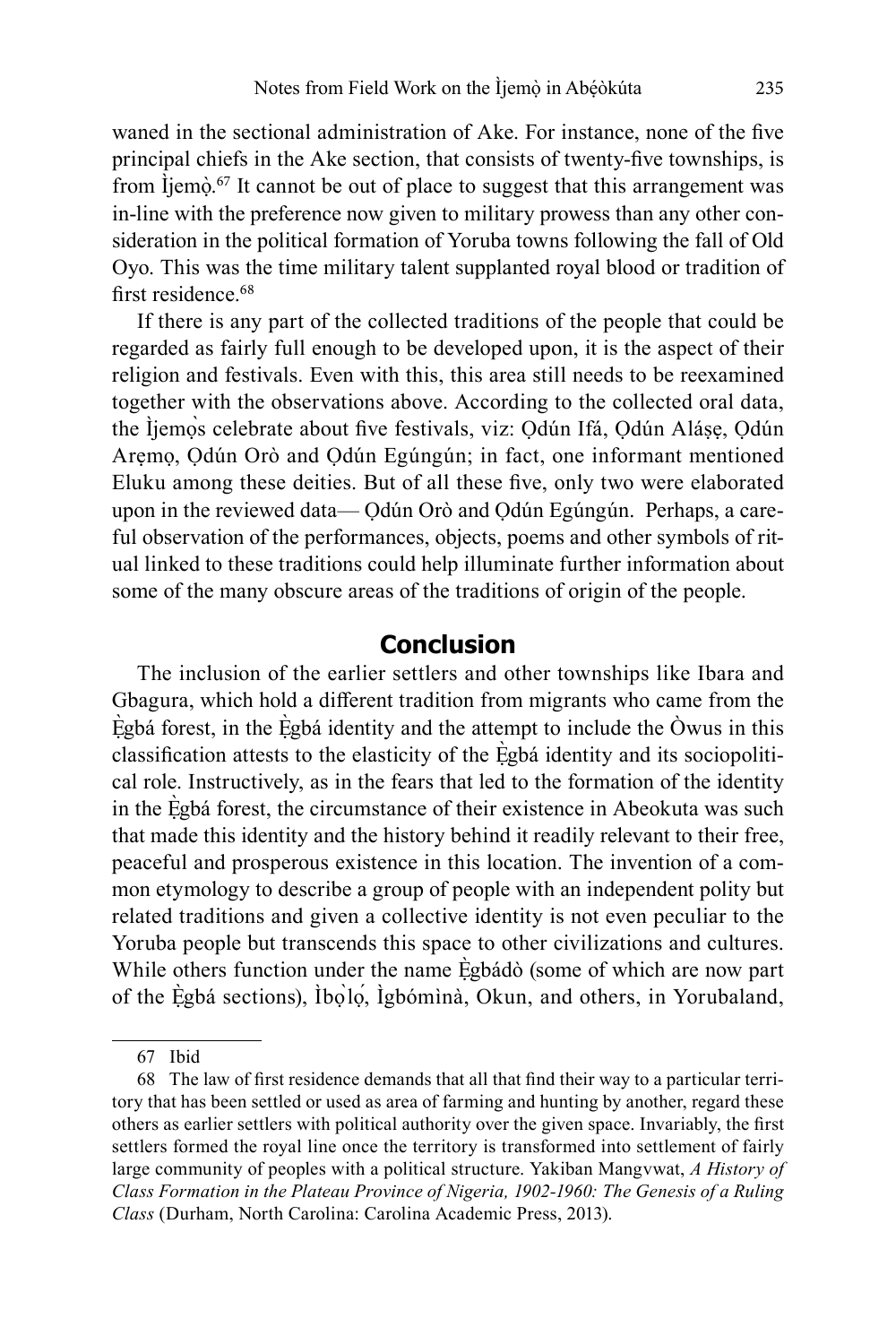an instance of this could be seen in the designation of the term Phoenicians which was used in the ancient times to describe the various autonomous cultures around the Coast of the Levant in the eastern Mediterranean. The term became known as the confederation of maritime traders rather than a defined nation of people.<sup>69</sup>

The complications in the history of Ìjemò is emblematic of the hurdles of reconstructing the pre-literate past of communities and peoples in Africa. The relegation of the traditions, and suppression of the structure in which they are transmitted to generations is primary among these obstacles. Although we couldn't locate many parts of the history of the Ìjemos in Abeokuta, the deductions made so far from available data at this time have revealed some salient points that could be built upon by historians in the future. Contrary to the view of Oduntan which relates that:

To affirm for instance that the Alakeship is a late 19th century creation rather than of ancient origins does not undo its present reality and the powers by which it enforces its historical imagination and legitimizes its authority. Indeed, these conceptions have become the dominant underpinning of elite formation and current political organization. This brings to question the relevance and potency of historical enquiry and scholarship: What value is there in rocking the boat? -- is a question which many historians of minority groups and displaced identities have had to respond.<sup>70</sup>

It can only be expected that traditions will always be contested in the face of perceived political injustice or marginalization. This much, Sheriff's realistic conflict theory explains in regards to intergroup relations.<sup>71</sup> Since traditional politics are dictated by traditions, the best that could be done is to keep these traditions in check of the political evolution of the polity. This is why, in what has been a common conclusion among many anthropologists and historians, Ajayi opined that:

The past was also regarded as having an essential continuity with the present and the future. This assurance of continuity provided a basis of

<sup>69</sup> The Metropolitan Museum of Art, "Heilbrunn Timeline of Art History Essays: Phoenicians (1500-300 B.C.)," Department of Ancient Near Eastern Art (October 2004), Available at: https://www.metmuseum.org/toah/hd/phoe/hd\_phoe.htm.

<sup>70</sup> Oluwatoyin B. Oduntan, "Elite Identity and Power," 350-351.

<sup>71</sup> Melody Eileen Mutezo, *Exploring the Value of Realistic Conflict Theory and Social Identity Theory for Understanding In-Group Giving in the Minimal Group Paradigm* (Masters Dissertation: University of Kwa-Zulu Natal, South Africa, 2015), 11-12.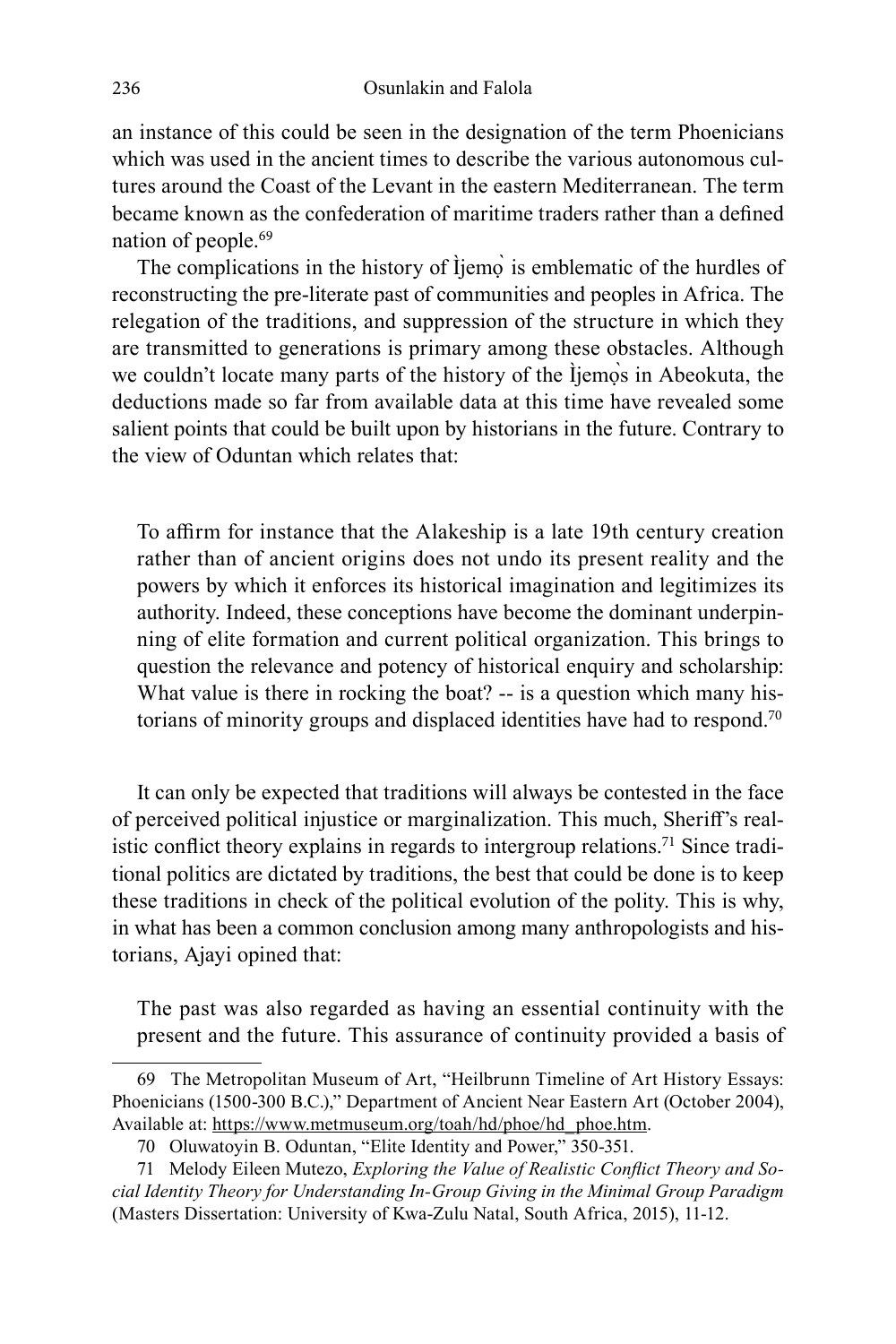stability and has proved one of the greatest sources of resilience to African Societies in meeting the changes and chances of human existence…. A knowledge of family genealogy and history established for the individual his identity within the larger community. It enabled him to assert his rights over the family land, his right to hereditary office within the community and the proper role and relationships within that community. With rights went duties, and his training in lineage history included a knowledge of the functions that were appropriate to his position within the community.<sup>72</sup>

Setting aside the possibility of an obsolete kingship tradition among the people of Ìjemọ̀, which has remained very murky, if anything rational could be taken from the political traditions of the Ìjemọ̀ community in Abeokuta, it is that the existing polity the Sodeke-led migrants and others met in Abeokuta was amorphous without a defined central structure of political authority that went beyond the family/lineage level. In this system, different lineages contribute their elders to the administration of the larger community under different titles. This way, decision making is decentralized with no single lineage or family claiming a superior authority. This, added to the relative peace enjoyed by these pre-1830 communities in Abeokuta, which must have weakened their military institutions, combined to characterize the current position of the Ìjemọ̀s in Abeokuta. Meanwhile, political morphology and military strength became the instruments through which political power was contested in the post-1830 politics of the emerging town. Lacking in this form, and being chased into the colonial government of Lugard during the 1914 Ìjemọ̀ massacre, dealt the final blow on the historical heritage of the people.

Consequently, while the description of the involvements of different communities in Abeokuta in the Egbá wars and the honor this brought to their chiefs are on record, <sup>73</sup> none could be found in the case of the Ìjemọ̀. Tellingly, no tradition of origin in Africa, as in elsewhere, is complete without reference to the military valor of an ancestor, as they constitute elements through which prestige is drawn from the past. This certainly featured in the case of the Ìjemọ̀, However, none was in reference to any of the wars fought by the people of Abeokuta which contributed significantly to the arrangement of the town. At any rate, the absence of a defined central government and military prowess does not presuppose the absence of a political form or recognition

<sup>72</sup> J.F. Ade Ajayi, "Historical Education in Nigeria," *Journal of the Historical Society of Nigeria* 8, No. 1 (December 1975): 4.

<sup>73</sup> See, for instance, in the case of the Owu, Olusegun Obasanjo, *My Watch: Early Life and Military*, 16-17.